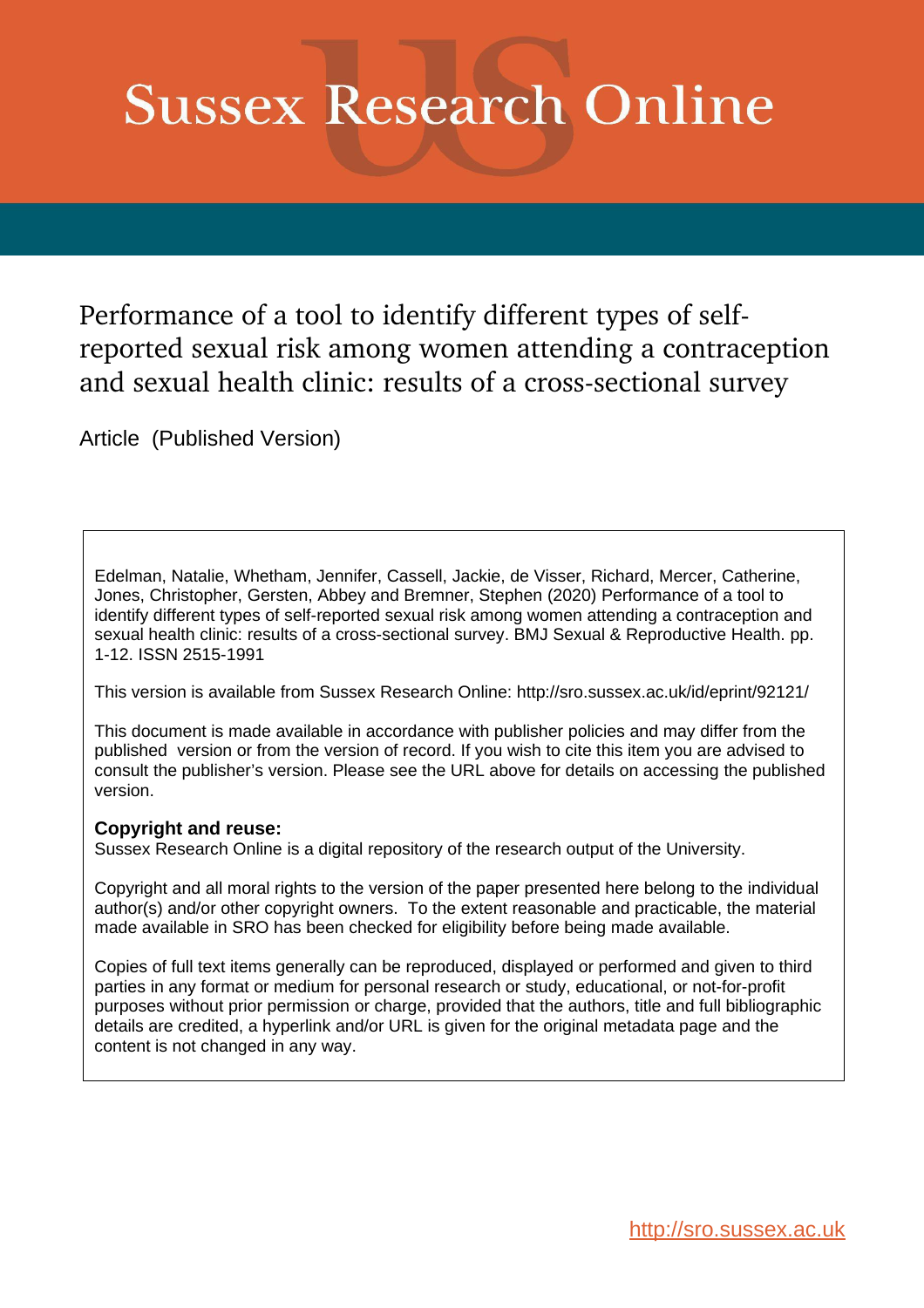

# **Performance of a tool to identify different types of self-reported sexual risk among women attending a contraception and sexual health clinic: results of a crosssectional survey**

Natalie Edelman  $\bullet$ ,<sup>1,2</sup> Jennifer Whetham,<sup>3</sup> Jackie Cassell,<sup>2</sup> Richardde Visser,<sup>4</sup> Catherine Mercer,<sup>5</sup> Christopher Jones <sup>1</sup> Abbey Gersten,<sup>6</sup> Stephen Bremner<sup>2</sup>

► Additional material is published online only. To view please visit the journal online (http://dx.doi.org/10.1136/ bmjsrh-2019-200482).

For numbered affiliations see end of article.

#### **Correspondence to**

Dr Natalie Edelman, Westlain House, School of Health Sciences, University of Brighton, Falmer BN1 9PH, UK; N.Edelman@ brighton.ac.uk

Received 23 September 2019 Revised 29 April 2020 Accepted 1 May 2020

#### Check for updates

© Author(s) (or their employer(s)) 2020. Re-use permitted under CC BY-NC. No commercial re-use. See rights and permissions. Published by BMJ.

**To cite:** Edelman N, Whetham J, Cassell J, et al. BMJ Sex Reprod Health Published Online First: [please include Day Month Year]. doi:10.1136/ bmjsrh-2019-200482

# **Abstract**

**Introduction** A clinical prediction rule (CPR) using psychosocial questions was previously derived to target sexual healthcare in general practice by identifying women at risk of unintended pregnancy (UIP) and sexually transmitted infections (STIs). This psychosocial CPR may help target resources within contraception and sexual health (CASH) services. This study investigated how well it predicted recent self-reported risk of UIP and STI acquisition among women attending a CASH clinic.

**Methods** Female patients aged 16–44 years attending a CASH clinic in South-East England were offered a questionnaire on arrival. This comprised psychosocial questions, and others addressing three sexual risks: (1) two or more male sexual partners in the last year (2+P), (2) risk of STI acquisition through most recent partner and (3) risk of UIP in the last 6months. A CPR score was calculated for each participant and cross-tabulated against self-report of each sexual risk to estimate CPR sensitivity and specificity.

**Results** The psychosocial questions predicting 2+P had sensitivity 83.2% (95% CI 79.3% to 86.5%) and specificity 56.1% (95% CI 51.3%−60.6%). Those predicting combined 2+P and/or risk of STI acquisition through most recent partner had a sensitivity of 89.1% (95% CI 85.7%−91.8%) and specificity of 43.7% (95% CI 39.0%−48.5%). Questions predicting risk of UIP in the last 6months had a sensitivity of 82.5% (95% CI 78.6%−86.0%) and specificity of 48.3% (95% CI 43.4%−53.1%).

# **Key messages**

- ► Clinical prediction rules (CPRs) may help to identify intervention needs and target resources within sexual health services.
- ► Psychosocial questions can be used in CPRs to identify recent sexual risk experiences in women of reproductive age.
- ► A psychosocial CPR to identify sexual risk among women of reproductive age has higher sensitivity but lower specificity in contraception and sexual health than in general practice.

**Conclusions** The CPR demonstrated good sensitivity but low specificity, so may be suited to triaging or stratifying which interventions to offer CASH patients and by which mode (eg, online vs face-to-face). Further investigation of causal links between psychosocial factors and sexual risk is warranted to support development of psychosocial interventions for this patient group.

# **Introduction**

Clinical prediction rules (CPRs) identify risk of adverse outcomes in individuals using patient characteristics data, and can inform decisions about clinical intervention. Most sexual health CPRs comprise sexual behavioural and sociodemographic factors and focus on sexually transmitted infection (STI) risk.<sup>12</sup> Previously we developed a CPR to identify

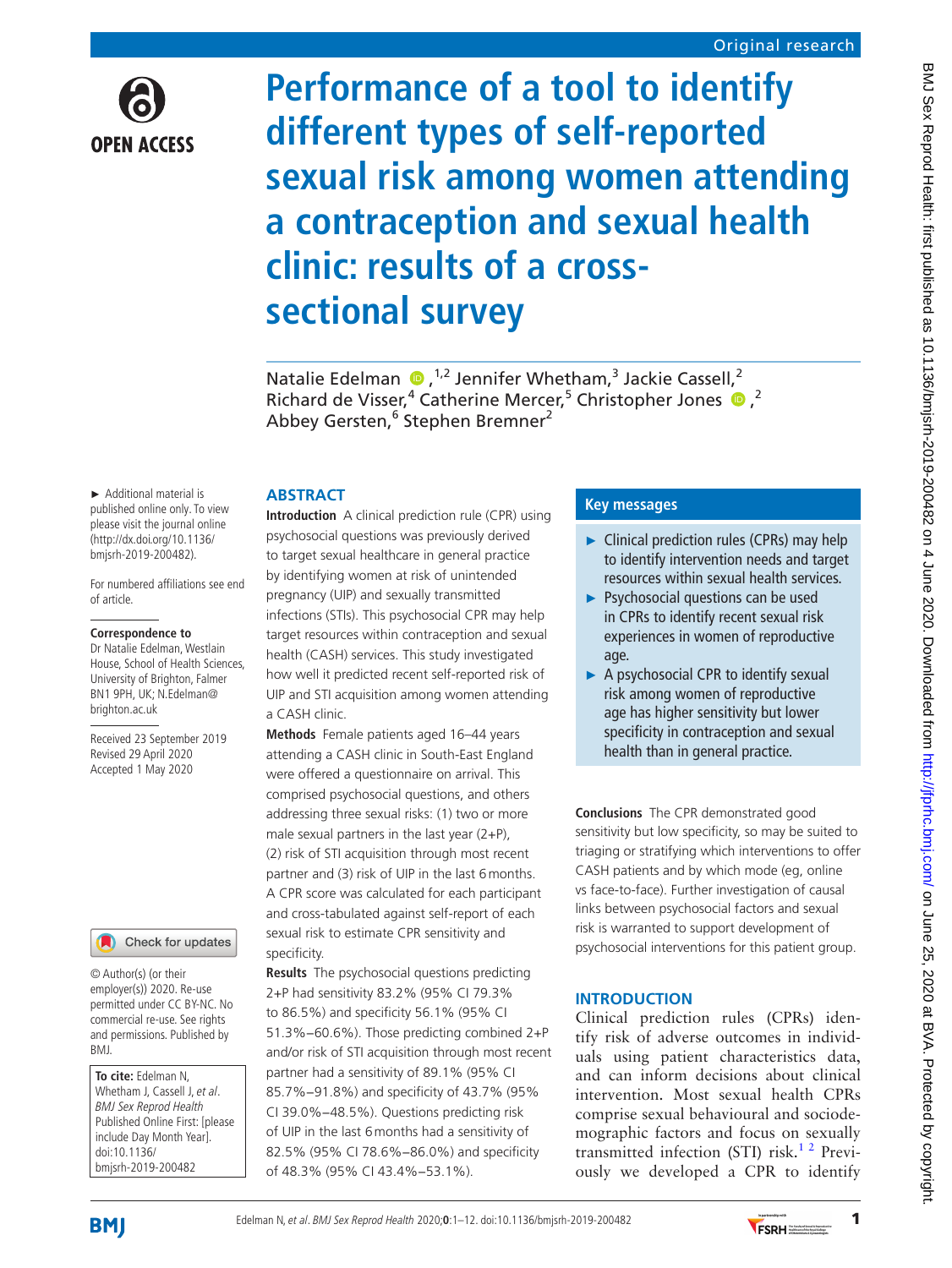women at risk of STIs and/or unintended pregnancy (UIP) attending general practice  $(GP)$ ,<sup>[3](#page-12-1)</sup> using psychosocial questions identified from preliminary studies.<sup>45</sup> Psychosocial factors are increasingly explored in sexual health research, reflecting the need to address social determinants of sexual health, $6$  and may prove more acceptable than sexual behaviour questions in  $GP^{78}$  for which the CPR was originally developed.

The CPR was generated for women only as psychosocial determinants of sexual risk and morbidity may vary considerably between the sexes, $9$  for example, alcohol use predicts number of sexual partners among female STI clinic attenders but not male[.10](#page-12-6) The nature of contraception also indicates the benefit of a sexspecific CPR, while sexual healthcare engagement and delivery preferences also vary by sex and/or gender.<sup>1112</sup>

CPRs may offer opportunities for efficiency amid cuts to specialist sexual healthcare of up to 20% in Britain $13$  and elsewhere.<sup>14</sup> As an example, previous research has investigated a digitally-delivered CPR to triage STI testing in specialist sexual health settings for high-risk subpopulations.<sup>[15](#page-12-10)</sup> In Britain, specialist contraceptive advice and supply, and STI testing, treatment and partner notification, are increasingly co-delivered in contraception and sexual health (CASH) clinics.<sup>[6](#page-12-3)</sup> Although women attending specialist sexual health services experience higher rates of sexual risk than those attending GP for sexual healthcare,  $1617$  this may not be true for those women attending CASH clinics only for contraceptive advice and supply. We hypothesised that our psychosocial CPR may support differential targeting of women attending CASH clinics who may not require both contraception and STI testing, and set out to assess its performance using an existing dataset, before investigating digital delivery.

The study aimed to investigate how well our psychosocial CPR – developed for use in GP – performed in predicting self-reported recent risk of UIP and STI acquisition among women of reproductive age attending a specialist sexual health service.

#### **Methods**

#### **Patient and public involvement**

We conducted patient and public involvement (PPI) at a women's centre to explore the purposes, format and acceptability of a psychosocial CPR. Opportunistic PPI consultation took place in GP waiting rooms to explore the feasibility and acceptability of the recruitment and data collection plans described below. We also held consultations at a youth forum with women aged 16–17 years. As participation was anonymous, we distributed lay summary leaflets of findings to all recruitment sites instead of to individual participants.

#### **Study sample**

We undertook a cross-sectional survey of women attending an urban specialist sexual health and contraception clinic in a hospital outpatient setting in

South-East England (referred to as 'SHAC' as it was a genitourinary medicine clinic expanded to include contraception services). We aimed to recruit a convenience sample of n=500 women between April and August 2016, sufficient to enable multivariable statistical modelling.<sup>18</sup> Using a nomogram for sensitivity and specificity sample size calculations, a sample size of n=500 would be adequate to estimate a sensitivity of 80% with a 95% CI to within  $\pm$ 5% given a prevalence of 50%.<sup>19</sup> The sample comprised female attenders aged 16–44 years regardless of attendance reason, recruited as part of a larger study to develop a CPR to target sexual healthcare to women attending GPs, but eventually not needed for that derivation.<sup>3</sup>

#### **Recruitment and data collection**

Recruitment took place two mornings per week, when women were attending for walk-in and booked appointments for dedicated contraception services, STI testing and treatment. Women were offered an envelope by reception staff, or by a researcher immediately after they booked in, with the exception of visibly distressed women, those known to have insufficient English language skills, or those clearly outside the eligible age range. Due to resource limitations, it was not possible to record the numbers of women not offered or refusing a questionnaire, or the reasons why. Each envelope contained a pen, participant information sheet (PIS) and a questionnaire, comprising potential CPR items and the outcomes of interest. The questionnaire was designed to take 5min to complete, while awaiting an appointment. To maintain brevity we did not capture additional demographic data. Participants were instructed to complete the questionnaire anonymously, sitting alone in the waiting area if possible. Consent was implied by questionnaire completion. Three initial questionnaire items were used to screen out those not identifying as female, outside the eligible age range and/or who had completed the questionnaire previously. The questionnaire text instructed these patients to seal and return their questionnaire without completing it further. The questionnaire and PIS instructed participants to seal their questionnaire in the envelope before returning to staff to be securely passed to the researchers.

#### **Data management and storage**

Data were stored at Brighton and Sussex Medical School for the study duration. Data were double-entered into a statistical package by an external company and transferred to Stata  $13^{20}$  $13^{20}$  $13^{20}$  for analysis. Accuracy checks were performed on a random 10% sample and anomalies checked and addressed individually by researchers.

#### **Measurement of sexual risk and psychosocial predictors**

Three sets of CPR psychosocial questions were investigated, each set having been previously derived using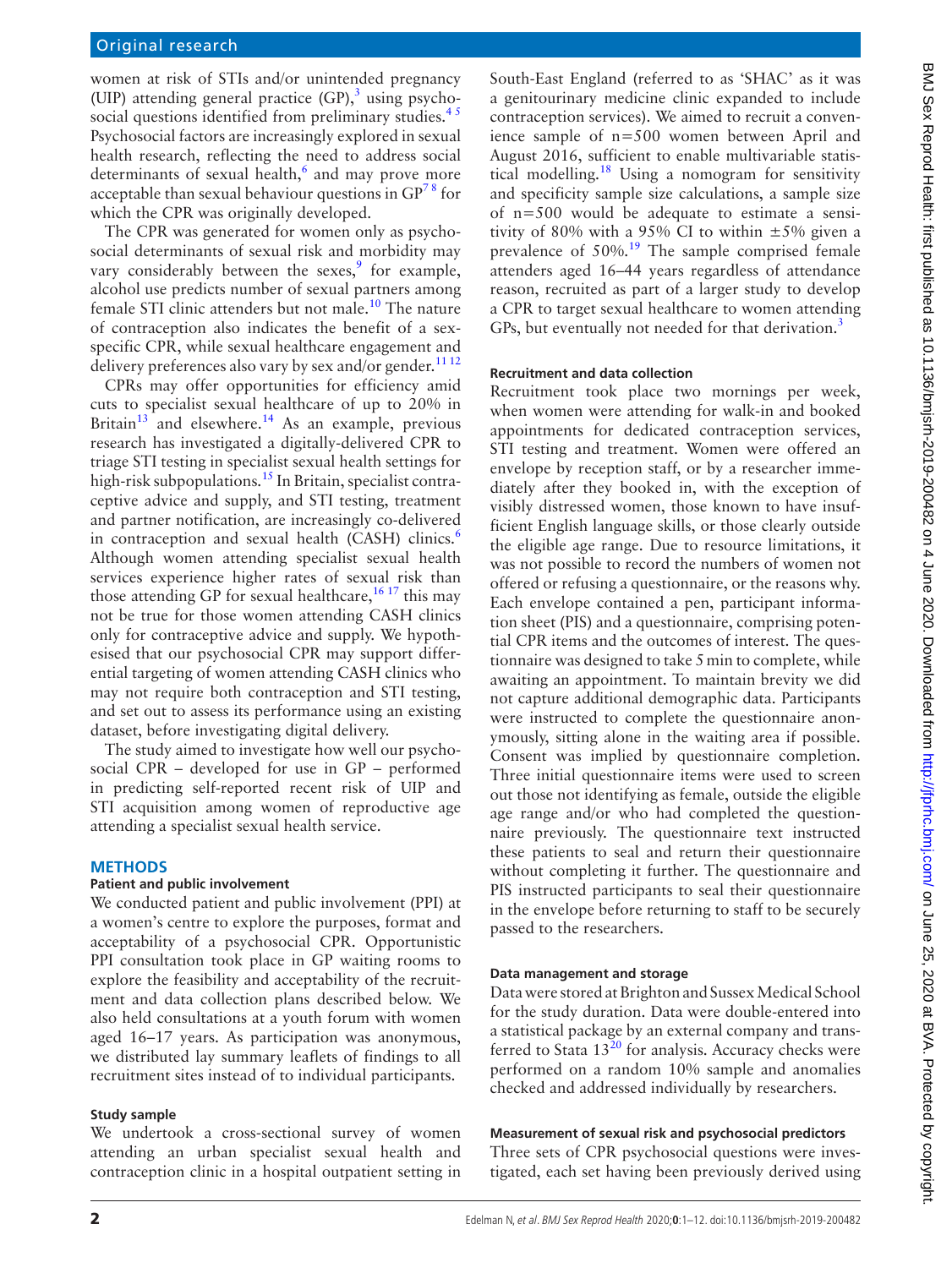<span id="page-3-0"></span>

| <b>Table 1</b>                                                                                                                                                                 | Psychosocial questions and response options, indicating which clinical prediction rule set each contributed to                                                                                                           |                                                                                                                                                                                             |                                                                                                                                      |
|--------------------------------------------------------------------------------------------------------------------------------------------------------------------------------|--------------------------------------------------------------------------------------------------------------------------------------------------------------------------------------------------------------------------|---------------------------------------------------------------------------------------------------------------------------------------------------------------------------------------------|--------------------------------------------------------------------------------------------------------------------------------------|
| Item wording                                                                                                                                                                   | CPR for $2+P^*$<br><b>Response options (score)</b>                                                                                                                                                                       | <b>CPR</b> for combined riskt<br><b>Response options (score)</b>                                                                                                                            | CPR for risk of UIP‡<br><b>Response options (score)</b>                                                                              |
| Q2. How old are you?                                                                                                                                                           | 15 years or less (excluded)<br>Between 16 and 24 years (2)<br>Between 25 and 34 years (0)<br>Between 35 and 44 years (0)<br>45 years or older (excluded)                                                                 | 15 years or less (excluded)<br>Between 16 and 24 years (1)<br>Between 25 and 34 years (0)<br>Between 35 and 44 years (0)<br>45 years or older (excluded)                                    | Item not part of this CPR                                                                                                            |
| Q4. Thinking about where you are living<br>now, which statement best describes your<br>circumstances?                                                                          | I am renting or living rent-free<br>(including living with parents or<br>staying with friends) (2)<br>I own my own home (including<br>mortgage, shared ownership or<br>bought outright) (0)                              | I am renting or living rent-free<br>(including living with parents or<br>staying with friends) (1)<br>I own my own home (including<br>mortgage, shared ownership or<br>bought outright) (0) | Item not part of this CPR                                                                                                            |
| Q6. How often is each of the following kinds<br>of support available to you if you need it?<br>Someone to prepare your meals if you're<br>unable to do it yourself.            | Item not part of this CPR                                                                                                                                                                                                | None of the time (1)<br>A little of the time (1)<br>Some of the time (0)<br>Most of the time (0)<br>All of the time (0)                                                                     | Item not part of this CPR                                                                                                            |
| Q6. How often is each of the following kinds<br>of support available to you if you need it?<br>Someone to help with daily chores if you're<br>sick.                            | None of the time (1)<br>A little of the time (1)<br>Some of the time (0)<br>Most of the time (0)<br>All of the time (0)                                                                                                  | Item not part of this CPR                                                                                                                                                                   | Item not part of this CPR                                                                                                            |
| Q7. To what extent is the statement 'I have<br>high self-esteem' true for you?                                                                                                 | Not very true of me (0)<br>Somewhat untrue of me (0)<br>Neither untrue nor true of me (0)<br>Somewhat true of me (2)<br>Very true of me (2)                                                                              | Item not part of this CPR                                                                                                                                                                   | Item not part of this CPR                                                                                                            |
| Q8. In the last 12 months have you received<br>treatment from a health professional for<br>depression?                                                                         | Item not part of this CPR                                                                                                                                                                                                | Yes $(1)$<br>No(0)<br>Prefer not to answer (0)                                                                                                                                              | Yes $(2)$<br>No(0)<br>Prefer not to answer (0)                                                                                       |
| Q9. How strongly do you agree with the<br>statement 'Having a partner at all times is<br>important to me'?                                                                     | Strongly agree (0)<br>Agree (0)<br>Disagree (1)<br>Strongly disagree (1)                                                                                                                                                 | Strongly agree (0)<br>Agree (0)<br>Disagree (2)<br>Strongly disagree (2)                                                                                                                    | Item not part of this CPR                                                                                                            |
| Q10. How often do you have six or more units Daily or almost daily (2)<br>of alcohol on one occasion?                                                                          | Weekly or almost weekly (2)<br>Monthly (0)<br>Less than monthly (0)<br>Never (0)<br>Prefer not to answer (0)                                                                                                             | Item not part of this CPR                                                                                                                                                                   | Item not part of this CPR                                                                                                            |
| Q11. Do you smoke cigarettes at all<br>nowadays?                                                                                                                               | Yes I smoke cigarettes or roll-ups (1)<br>Yes I smoke e-cigarettes (0)<br>No(0)<br>Prefer not to answer (0)                                                                                                              | Yes I smoke cigarettes or roll-ups (2) Item not part of this CPR<br>Yes I smoke e-cigarettes (0)<br>No(0)<br>Prefer not to answer (0)                                                       |                                                                                                                                      |
| Q12. Have you ever taken any non-prescribed,<br>illicit or illegal drugs, including legal highs?                                                                               | Yes $(1)$<br>No(0)<br>Don't know (0)<br>Prefer not to answer (0)                                                                                                                                                         | Yes $(1)$<br>No(0)<br>Don't know (0)<br>Prefer not to answer (0)                                                                                                                            | Item not part of this CPR                                                                                                            |
| Q13. At present are you?                                                                                                                                                       | Living as a couple with a partner or<br>spouse (0)<br>In a steady relationship but not living In a steady relationship but not<br>together (0)<br>In a casual relationship (4)<br>Single (4)<br>Prefer not to answer (0) | Living as a couple with a partner or Item not part of this CPR<br>spouse (0)<br>living together (0)<br>In a casual relationship (4)<br>Single (4)<br>Prefer not to answer (0))              |                                                                                                                                      |
| Q14. Please rate how emotionally satisfying<br>your current relationship is, or how<br>emotionally satisfying you most recent<br>relationship was if you are currently single. | Item not part of this CPR                                                                                                                                                                                                | Item not part of this CPR                                                                                                                                                                   | Extremely satisfying (0)<br>Very satisfying (0)<br>Moderately satisfying (1)<br>Slightly satisfying (1)<br>Not at all satisfying (1) |

BMJ Sex Reprod Health: first published as 10.1136/bmjsrh-2019-200482 on 4 June 2020. Downloaded from http://jprhc.bm/ on June 25, 2020 at BVA. Protected by copyright. BMJ Sex Reprod Health: first published as 10.1136/bmjsrh-200482 on 4 June 2020. Downloaded from http://jtprhc.bmj.com/ on June 25, 2020 at BVA. Protected by copyright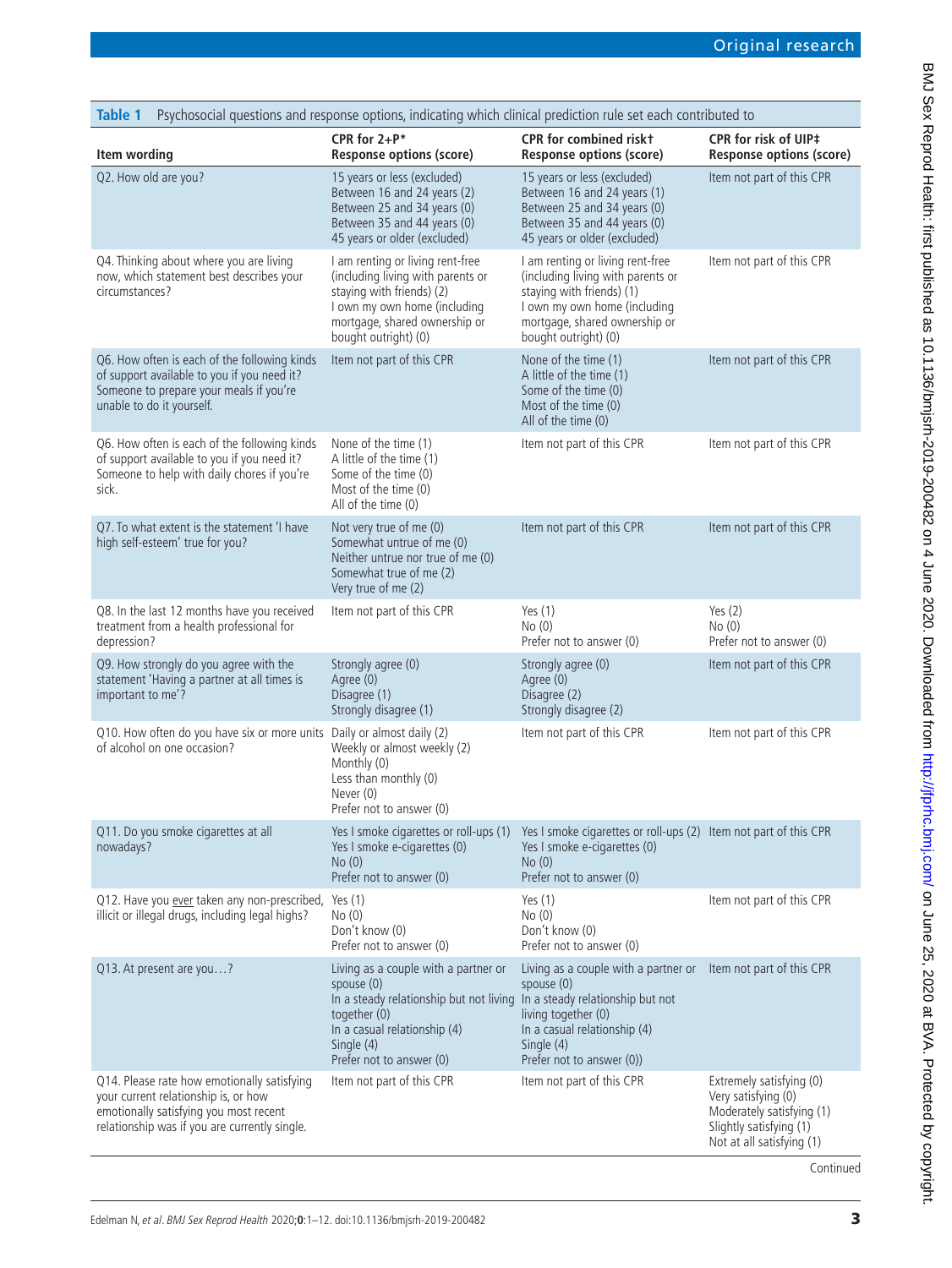| Table 1<br>Continued                                                                                                                                                                         |                                                |                                                                                                                                                                    |                                                                                                                                                                    |
|----------------------------------------------------------------------------------------------------------------------------------------------------------------------------------------------|------------------------------------------------|--------------------------------------------------------------------------------------------------------------------------------------------------------------------|--------------------------------------------------------------------------------------------------------------------------------------------------------------------|
| Item wording                                                                                                                                                                                 | CPR for $2+P^*$<br>Response options (score)    | <b>CPR</b> for combined riskt<br>Response options (score)                                                                                                          | CPR for risk of UIP‡<br>Response options (score)                                                                                                                   |
| Q16. During your current or most recent<br>relationship did your partner ever have sexual<br>intercourse with anyone besides you?                                                            | Item not part of this CPR                      | Item not part of this CPR                                                                                                                                          | No definitely not (0)<br>I don't think so (0)<br>It's quite likely (2)<br>Yes, definitely (2)<br>Prefer not to answer (0)                                          |
| Q17. Have you ever been in a relationship<br>with a partner who?<br>Insulted or talked down to you often.                                                                                    | Yes $(1)$<br>No(0)<br>Prefer not to answer (0) | Item not part of this CPR                                                                                                                                          | Item not part of this CPR                                                                                                                                          |
| Q18. How old were you when you first had<br>sexual intercourse with someone of the<br>opposite sex (including experiences you may<br>not have wanted or that happened at an early<br>$aqe$ ? | Item not part of this CPR                      | Under 16 years old (2)<br>16 years or older (0)<br>I've never had sexual intercourse<br>with someone of the opposite sex<br>(excluded)<br>Prefer not to answer (0) | Under 16 years old (1)<br>16 years or older (0)<br>I've never had sexual<br>intercourse with someone of<br>the opposite sex (excluded)<br>Prefer not to answer (0) |
| Q20. The man I most recently had sex with is<br>five or more years older than me.                                                                                                            | Item not part of this CPR                      | True $(1)$<br>Probably true (1)<br>I have no idea (0)<br>Probably not true (0)<br>Not true (0)                                                                     | Item not part of this CPR                                                                                                                                          |
| Q25. In the last 6 months have you used<br>emergency contraception at all?                                                                                                                   | Item not part of this CPR                      | Item not part of this CPR                                                                                                                                          | Yes $(5)$<br>No(0)<br>Prefer not to answer (0)                                                                                                                     |
| Q28. In the last 6 months have you taken<br>a pregnancy test because you thought you<br>might be pregnant?<br>$\sim$ $\sim$ $\sim$                                                           | Yes $(1)$<br>No(0)<br>Prefer not to answer (0) | Yes $(1)$<br>No(0)<br>Prefer not to answer (0)                                                                                                                     | Item not part of this CPR                                                                                                                                          |

Q1 and Q3 are excluded as they were used only to remove ineligible respondents.

\*2+Pdenotes two or more male sexual partners.

†Twoor more male sexual partners in the last year and/or most recent partner hadnot used condoms with previous partners in last year.

‡Unintendedpregnancy risk in the last 6months.

CPR, clinical prediction rule; UIP, unintended pregnancy.

clinical prediction modelling<sup>3</sup> to predict one of the following outcomes:

- 1. Self-report of 2+ male sexual partners in the last year (hereafter '2+P')
- 2. Self-report of 2+P and/or risk of STI through most recent partner (abbreviated hereafter as 'combined risk')
- 3. Self-report of risk of UIP in the last 6months (abbreviated hereafter as 'risk of UIP').

The first outcome was chosen as indicative of possible need for sexual health advice and STI testing, and measured using the item 'In the last year, how many men have you had sexual intercourse with (by sexual intercourse, we mean a man's penis in a woman's vagina, mouth or anus)?'.

The second outcome was chosen as experiences such as multiple partnerships and condom use only partly predict poor sexual health outcomes.<sup>21</sup> This was measured using a composite variable comprising positive responses to the items 'The man I most recently had sex with didn't always use condoms for vaginal sex with previous partners', and 'The man I most recently had sex with had at least one sexual partner in the last year before me' and 'Thinking about condom use with your most recent male sexual partner … condoms were sometimes used for vaginal sex OR condoms were never used for vaginal sex'.

The third outcome was chosen as indicative of possible ongoing need for contraceptive advice and supply. This was measured by combining responses to an item about contraception use ('Thinking about your contraception use in the last 6months, please tick one statement which most applies to you') with another about pregnancy intention ('Overall, in the last 6months how much have you wanted to avoid getting pregnant?'), each adapted from previous studies. $22\frac{23}{3}$ Women responding 'Contraception was used but the method failed' or 'Contraception was never used' or Contraception was used, but not on every occasion' and that they had wanted to avoid getting pregnant 'very much' or 'quite a lot' were categorised as having been at risk of UIP in the last 6months.

#### **Data analysis**

For each CPR set, a score was generated for each participant using their psychosocial question responses [\(table](#page-3-0) 1). Each participant's score was cross-tabulated against their self-report of that outcome to assess the sensitivity and specificity of that item set in predicting 2+P, combined risk and risk of UIP. Sensitivity and specificity were calculated for a range of CPR scores, using the original cut-off value specified from the GP sample<sup>3</sup> and an alternative cut-off value that better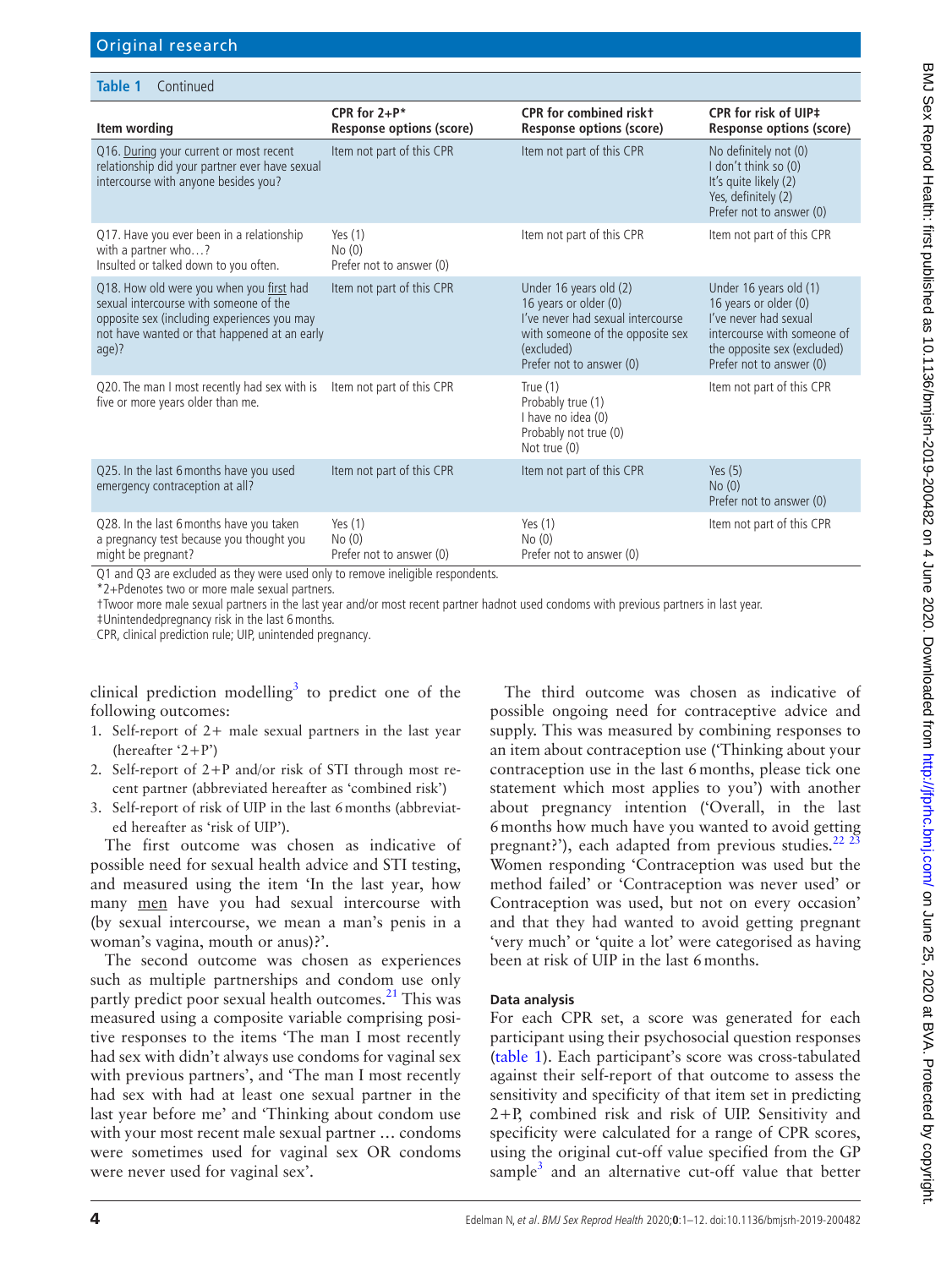<span id="page-5-0"></span>

| Distribution of responses to clinical prediction rule psychoso<br>Table 2               |                |                |                               |                | cial items by outcome |             |                          |                          |                |                  |                |                           |                          |                |                  |
|-----------------------------------------------------------------------------------------|----------------|----------------|-------------------------------|----------------|-----------------------|-------------|--------------------------|--------------------------|----------------|------------------|----------------|---------------------------|--------------------------|----------------|------------------|
|                                                                                         |                |                | 2+ male partners in last year |                |                       |             | Combined STI risk        |                          |                |                  |                | UIP risk in last 6 months |                          |                |                  |
| CPR psychosocial item                                                                   | Yes            | å              | Missing                       | Total          | వ్                    | Yes         | å                        | Missing                  | <b>Total</b>   | వ్               | Yes            | å                         | Missing                  | Total          | వ్               |
| Age group (years)                                                                       |                |                |                               |                |                       |             |                          |                          |                |                  |                |                           |                          |                |                  |
| $16 - 24$                                                                               | 169            | 63             | S                             | 237            | 44.5                  | 189         | 39                       | G                        | 237            | Lņ.<br>44.       | $88$           | 139                       | $\supseteq$              | 237            | 45               |
| $25 - 44$                                                                               | 155            | 133            | $\overline{\phantom{0}}$      | 295            | 55.5                  | 198         | 79                       | $\approx$                | 295            | 55.5             | 85             | 186                       | 24                       | 295            | 56               |
| Total                                                                                   | 324            | 196            | $\overline{C}$                | 532            | 100                   | 387         | 118                      | 27                       | 532            | 100              | 173            | 325                       | 34                       | 532            | 100              |
| Housing tenure                                                                          |                |                |                               |                |                       |             |                          |                          |                |                  |                |                           |                          |                |                  |
| Renting or living rent-free                                                             | 287            | 155            | $\supseteq$                   | 452            | 85                    | 343         | $\overline{9}$           | $\frac{8}{10}$           | 452            | 85               | 158            | 269                       | 25                       | 452            | 85               |
| Owner                                                                                   | 35             | $\overline{4}$ | $\sim$                        | 78             | $\overline{4}$        | 42          | 27                       | $\sigma$                 | 78             | 14.7             | $\overline{1}$ | 55                        | $\infty$                 | 78             | $\overline{15}$  |
| Missing data                                                                            | $\sim$         | $\circ$        | $\circ$                       | $\sim$         | 0.4                   | $\sim$      | $\circ$                  | $\circ$                  | $\sim$         | 0.4              | $\circ$        |                           |                          | $\sim$         | 0.4              |
| Total                                                                                   | 324            | 196            | $\overline{12}$               | 532            | 100                   | 387         | 118                      | 27                       | 532            | 100              | 173            | 325                       | $\overline{34}$          | 532            | 100              |
| Lived with both natural parents to age 14 years                                         |                |                |                               |                |                       |             |                          |                          |                |                  |                |                           |                          |                |                  |
| Yes                                                                                     | 230            | 144            | $\overline{ }$                | 381            | 71.6                  | 271         | $\overline{5}$           | $\overline{0}$           | 381            | 71.6             | 117            | 242                       | 22                       | 381            | 72               |
| $\stackrel{\circ}{\geq}$                                                                | $\overline{9}$ | 47             | 5                             | 143            | 26.9                  | 111         | 25                       | $\overline{\phantom{0}}$ | 143            | 26.9             | 53             | $\rm 80$                  | $\supseteq$              | 143            | 27               |
| Missing data                                                                            | $\infty$       | $\sqrt{ }$     | $\circ$                       | $\infty$       | 1.5                   | 5           | $\sim$                   |                          | $\infty$       | $\overline{1}$ . | $\sim$         | $\sim$                    | $\sim$                   | $\infty$       | $\ddot{1}$ .     |
| Total                                                                                   | 324            | 196            | $\overline{c}$                | 532            | 100                   | 387         | 118                      | 27                       | 532            | 100              | 173            | 325                       | $\frac{1}{2}$            | 532            | 100              |
| How often do you have someone to prepare your meals if you're unable to do it yourself? |                |                |                               |                |                       |             |                          |                          |                |                  |                |                           |                          |                |                  |
| Has help sometimes, a little or not at all                                              | 157            | 73             | $\overline{\phantom{0}}$      | 237            | 44.5                  | 189         | 36                       | $\overline{c}$           | 237            | 44.5             | 82             | 146                       | G                        | 237            | 45               |
| Mostly or always has help                                                               | 158            | 121            | 4                             | 283            | 53.2                  | 188         | $\approx$                | $\overline{4}$           | 283            | 53.2             | 88             | 171                       | 24                       | 283            | 53               |
| Missing data                                                                            | $\sigma$       | $\sim$         |                               | $\overline{c}$ | 2.3                   | $\supseteq$ | $\overline{\phantom{0}}$ | $\overline{\phantom{0}}$ | $\overline{2}$ | $2.\overline{3}$ | $\sim$         | $\infty$                  |                          | $\supseteq$    | 2.3              |
| Total                                                                                   | 324            | 196            | 12                            | 532            | 100                   | 387         | 118                      | 27                       | 532            | 100              | 173            | 325                       | 34                       | 532            | 100              |
| How often do you have someone to help with daily chores if you're sick?                 |                |                |                               |                |                       |             |                          |                          |                |                  |                |                           |                          |                |                  |
| Mostly or always has help                                                               | 156            | 112            | 4                             | 272            | 51.1                  | 182         | 76                       | $\overline{4}$           | 272            | 51.1             | 87             | 164                       | $\overline{21}$          | 272            | 51               |
| Has help sometimes, a little or not at all                                              | 161            | $\approx$      | $\overline{ }$                | 250            | 47                    | 197         | $\frac{4}{1}$            | $\overline{c}$           | 250            | 47               | 83             | 155                       | $\Xi$                    | 250            | 47               |
| Missing data                                                                            | $\overline{ }$ | $\sim$         | $\overline{\phantom{0}}$      | $\cup$         | $\overline{0}$        | $\infty$    |                          |                          | $\supseteq$    | $\overline{0}$   | $\sim$         | $\circ$                   | $\overline{\phantom{0}}$ | $\cup$         | $\overline{0}$ . |
| <b>Total</b>                                                                            | 324            | 196            | $\overline{c}$                | 532            | 100                   | 387         | 118                      | 27                       | 532            | 100              | 173            | 325                       | 34                       | 532            | 100              |
| Degree of agreement with the statement 'I have high self-esteem'                        |                |                |                               |                |                       |             |                          |                          |                |                  |                |                           |                          |                |                  |
| Not very true of me                                                                     | $\frac{4}{6}$  | 23             | $\overline{\phantom{0}}$      | $\overline{C}$ | 13.2                  | 55          | $\equiv$                 | 4                        | 20             | 13.2             | 28             | $\overline{4}$            | $\sim$                   | 20             | S                |
| Somewhat untrue of me                                                                   | 54             | 34             | $\sim$                        | $\overline{5}$ | 17.1                  | 89          | 20                       | $\infty$                 | $\overline{9}$ | 17.1             | $\overline{3}$ | 55                        | $\overline{5}$           | $\overline{5}$ | $\overline{1}$   |
| Neither true nor untrue of me                                                           | 50             | 36             | $\sim$                        | 88             | 16.5                  | 65          | $\approx$                | S                        | 88             | 16.5             | 28             | 53                        | $\overline{ }$           | $88$           | $\overline{1}$   |
| Somewhat true of me                                                                     | 134            | $80$           | $\sim$                        | 216            | 40.6                  | 154         | 54                       | $\infty$                 | 216            | 40.6             | 65             | 139                       | $\overline{c}$           | 216            | $\overline{4}$   |
|                                                                                         |                |                |                               |                |                       |             |                          |                          |                |                  |                |                           |                          |                | Continued        |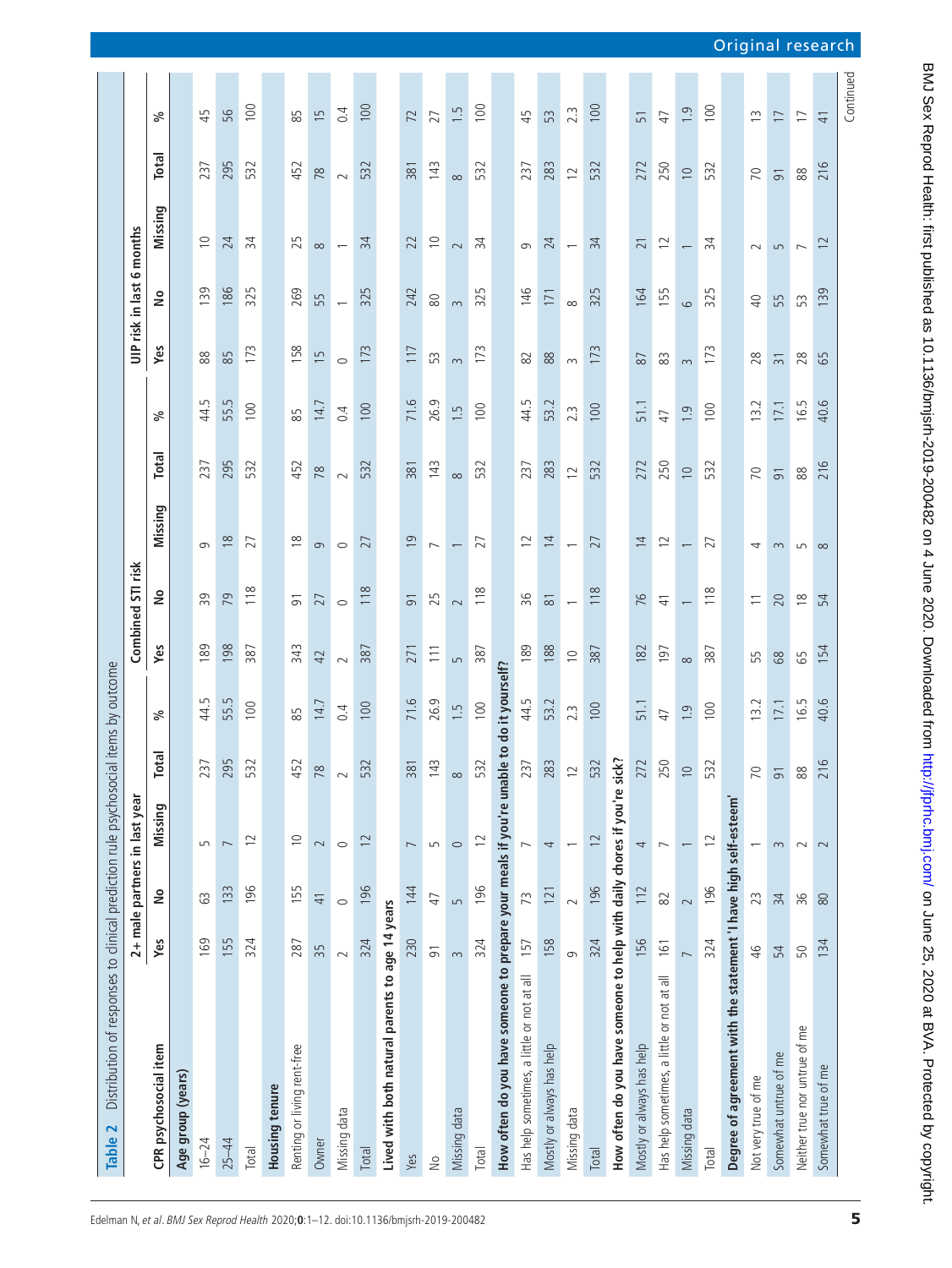| Continued<br>Table 2                                                 |                          |                 |                               |                          |                          |                                      |                          |                          |                          |                   |                          |                           |                          |                          |                                                |
|----------------------------------------------------------------------|--------------------------|-----------------|-------------------------------|--------------------------|--------------------------|--------------------------------------|--------------------------|--------------------------|--------------------------|-------------------|--------------------------|---------------------------|--------------------------|--------------------------|------------------------------------------------|
|                                                                      |                          |                 | 2+ male partners in last year |                          |                          |                                      | Combined STI risk        |                          |                          |                   |                          | UIP risk in last 6 months |                          |                          |                                                |
| CPR psychosocial item                                                | Yes                      | $\frac{1}{2}$   | Missing                       | <b>Tep</b>               | వ్                       | Yes                                  | $\frac{1}{2}$            | Missing                  | <b>Total</b>             | వ్                | Yes                      | $\frac{1}{2}$             | Missing                  | <b>Total</b>             | వ్                                             |
| Very true of me                                                      | 33                       | $\overline{2}1$ | $\sim$                        | 57                       | $\frac{1}{2}$            | $\overline{\overline{\overline{5}}}$ | $\overline{1}$           | 5                        | 57                       | $\overline{10}$ . | 20                       | $\overline{34}$           | $\sim$                   | 57                       | $\overline{\phantom{0}}$                       |
| Missing data                                                         | $\overline{ }$           | $\sim$          |                               | $\circ$                  | $\overline{1.9}$         | $\infty$                             | $\circ$                  | $\sim$                   | $\supseteq$              | $\ddot{0}$        | $\overline{\phantom{0}}$ | 4                         | $\overline{5}$           | $\supseteq$              | 1.9                                            |
| <b>Total</b>                                                         | 324                      | 196             | $\overline{C}$                | 52                       | 100                      | 387                                  | 118                      | 27                       | 532                      | 100               | 173                      | 325                       | $\overline{3}4$          | 532                      | 100                                            |
| Treatment for depression in last 12 months                           |                          |                 |                               |                          |                          |                                      |                          |                          |                          |                   |                          |                           |                          |                          |                                                |
| Yes                                                                  | 88                       | 96              |                               | 25                       | 23.5                     | 100                                  | 23                       | $\sim$                   | 125                      | 23.5              | 43                       | 76                        | 6                        | 125                      | 24                                             |
| $\frac{1}{2}$                                                        | 234                      | 159             | $\equiv$                      | 404                      | 75.9                     | 284                                  | 95                       | 25                       | 404                      | 75.9              | 130                      | 247                       | 27                       | 404                      | 76                                             |
| Missing data                                                         | $\sim$                   |                 | $\circ$                       |                          | 0.6                      | $\sim$                               | $\circ$                  | $\circ$                  | $\sim$                   | 0.6               | $\circ$                  | $\sim$                    | $\overline{\phantom{m}}$ | $\sim$                   | $\frac{6}{10}$                                 |
| <b>Total</b>                                                         | 324                      | 196             | $\overline{c}$                | 532                      | 100                      | 387                                  | 118                      | 27                       | 532                      | 100               | 173                      | 325                       | $\overline{3}$           | 532                      | 100                                            |
| Degree of agreement with statement 'Having a partner at all times is |                          |                 |                               |                          | important to me'         |                                      |                          |                          |                          |                   |                          |                           |                          |                          |                                                |
| Strongly agree                                                       | $\overline{4}$           | $\overline{0}$  | $\circ$                       | 33                       | 6.2                      | $\approx$                            | $\overline{2}$           | $\sim$                   | 33                       | 6.2               | $\infty$                 | 22                        | $\sim$                   | 33                       | 6.2                                            |
| Agree                                                                | 48                       | 54              | S                             | $\overline{0}$           | 20.1                     | 65                                   | 35                       | $\overline{ }$           | 107                      | 20.1              | 32                       | 67                        | $\infty$                 | 107                      | 20                                             |
| Disagree                                                             | 199                      | 99              | 6                             | 304                      | 57.1                     | 232                                  | 59                       | $\frac{1}{3}$            | 304                      | 57.1              | 106                      | 183                       | $\overline{15}$          | 304                      | 57                                             |
| Strongly disagree                                                    | 58                       | $\frac{8}{10}$  |                               | $\overline{\phantom{0}}$ | 14.5                     | 65                                   | $\sigma$                 | $\sim$                   | 77                       | 14.5              | 26                       | 47                        | 4                        | 77                       | 15                                             |
| Missing data                                                         | $\sqrt{ }$               | $\circ$         | $\circ$                       | $\equiv$                 | 2.1                      | $\overline{\phantom{0}}$             | $\sim$                   |                          | $\overline{\phantom{0}}$ | 2.1               | $\overline{\phantom{0}}$ | $\circ$                   | 4                        | $\overline{\phantom{0}}$ | 2.1                                            |
| <b>Total</b>                                                         | 324                      | 196             | $\overline{c}$                | 32                       | 100                      | 387                                  | 118                      | 27                       | 532                      | 100               | 173                      | 325                       | $\overline{3}4$          | 532                      | 100                                            |
| Frequency of 6+ units of alcohol on one occasion                     |                          |                 |                               |                          |                          |                                      |                          |                          |                          |                   |                          |                           |                          |                          |                                                |
| Daily, or almost daily                                               | $\overline{1}$           | $\sim$          | $\circ$                       | $\circ$                  | 3.6                      | $\frac{8}{10}$                       | $\overline{\phantom{0}}$ | $\circ$                  | $\overline{0}$           | 3.6               | $\infty$                 | $\overline{\phantom{0}}$  | $\circ$                  | $\overline{0}$           | 3.6                                            |
| Weekly, or almost weekly                                             | 143                      | 57              | $\overline{5}$                | 205                      | 38.5                     | 164                                  | 33                       | $\infty$                 | 205                      | 38.5              | $\overline{7}$           | 123                       | $\overline{1}$           | 205                      | 39                                             |
| Monthly                                                              | 86                       | $\frac{4}{6}$   |                               | 33                       | 25                       | 99                                   | 27                       | $\overline{\phantom{0}}$ | 133                      | 25                | $\ddot{4}$               | $\rm{SO}$                 | $\sigma$                 | 133                      | 25                                             |
| Less than monthly                                                    | 56                       | 59              | $\infty$                      | 118                      | 22.2                     | 74                                   | 35                       | $\sigma$                 | 118                      | 22.2              | $\overline{37}$          | 72                        | $\sigma$                 | 118                      | 22                                             |
| Never                                                                | $\overline{21}$          | 32              | $\sim$                        | $\overline{Q}$           | 10.5                     | $\overline{3}$                       | 22                       | $\sim$                   | 95                       | 10.5              | $\widetilde{\Xi}$        | 39                        | 4                        | 95                       | $\overline{\overline{\phantom{0}}\phantom{0}}$ |
| Missing data                                                         | $\overline{\phantom{0}}$ | $\circ$         | $\circ$                       |                          | 0.2                      | $\overline{\phantom{0}}$             | $\circ$                  | $\circ$                  |                          | 0.2               | $\circ$                  | $\circ$                   |                          |                          | 0.2                                            |
| <b>Total</b>                                                         | 324                      | 196             | $\approx$                     | 32                       | 100                      | 387                                  | 118                      | 27                       | 532                      | 100               | 173                      | 325                       | 34                       | 532                      | 100                                            |
| Current cigarette smoking or roll-ups                                |                          |                 |                               |                          |                          |                                      |                          |                          |                          |                   |                          |                           |                          |                          |                                                |
| Yes                                                                  | 140                      | 53              | $\sim$                        | 95                       | 36.7                     | 159                                  | $\overline{50}$          | $\circ$                  | 195                      | 36.7              | 70                       | 109                       | $\frac{6}{2}$            | 195                      | 37                                             |
| $\frac{1}{2}$                                                        | 182                      | 140             | $\supseteq$                   | 32                       | 62.4                     | 225                                  | 86                       | $\overline{\sim}$        | 332                      | 62.4              | 101                      | 213                       | $\frac{8}{2}$            | 332                      | 62                                             |
| Missing data                                                         | $\sim$                   | $\infty$        | $\circ$                       |                          | $\overline{\phantom{0}}$ | $\sim$                               | $\sim$                   | $\circ$                  | $\overline{5}$           |                   | $\sim$                   | $\sim$                    | $\circ$                  | L                        | $\overline{\phantom{0}}$                       |
| Total                                                                | 324                      | 196             | $\approx$                     | 32<br>m                  | 100                      | 387                                  | 118                      | 27                       | 532                      | 100               | 173                      | 325                       | 34                       | 532                      | 100                                            |
| Ever taken drugs including legal highs                               |                          |                 |                               |                          |                          |                                      |                          |                          |                          |                   |                          |                           |                          |                          |                                                |
|                                                                      |                          |                 |                               |                          |                          |                                      |                          |                          |                          |                   |                          |                           |                          |                          | Continued                                      |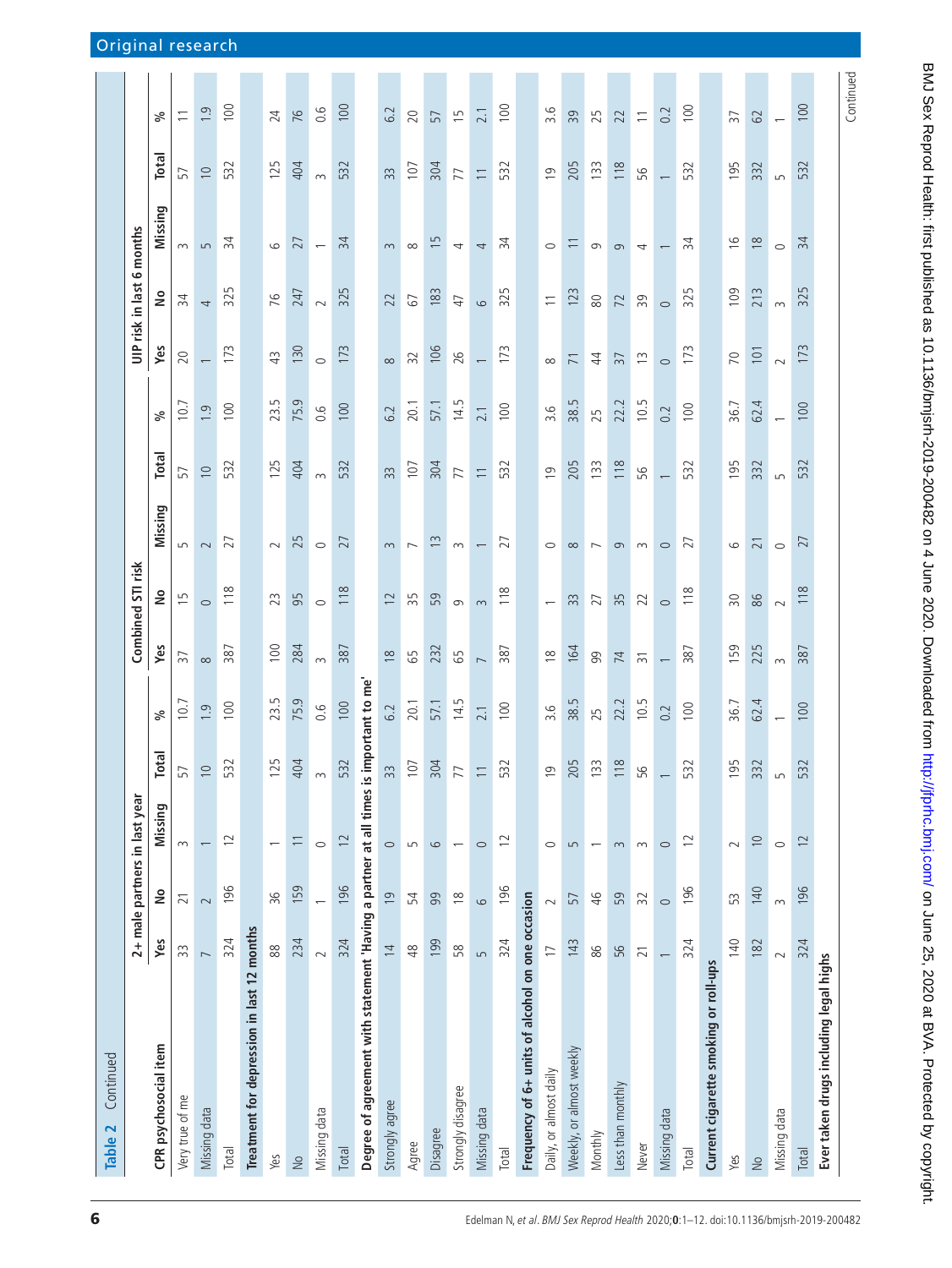| Continued<br>Table 2                                                  |                                                |                          |                               |                 |               |                          |                          |                                                  |                   |               |                          |                           |                          |                 |                  |
|-----------------------------------------------------------------------|------------------------------------------------|--------------------------|-------------------------------|-----------------|---------------|--------------------------|--------------------------|--------------------------------------------------|-------------------|---------------|--------------------------|---------------------------|--------------------------|-----------------|------------------|
|                                                                       |                                                |                          | 2+ male partners in last year |                 |               |                          | Combined STI risk        |                                                  |                   |               |                          | UIP risk in last 6 months |                          |                 |                  |
| CPR psychosocial item                                                 | Yes                                            | $\frac{1}{2}$            | Missing                       | Total           | వ్            | Yes                      | å                        | Missing                                          | Total             | ್ಗೆ           | Yes                      | å                         | Missing                  | Total           | వ్               |
| Yes                                                                   | 225                                            | 96                       | $\sim$                        | 323             | 60.7          | 257                      | <b>GO</b>                | 6                                                | 323               | 60.7          | 113                      | 192                       | $\approx$                | 323             | $\overline{6}$   |
| $\geq$                                                                | $\rm 87$                                       | 93                       | $\infty$                      | 188             | 35.3          | 115                      | 54                       | $\overline{0}$                                   | 188               | 35.3          | 49                       | 123                       | $\frac{6}{2}$            | 188             | 35               |
| Don't know                                                            | $\overline{\phantom{0}}$                       | $\overline{\phantom{0}}$ | $\circ$                       | $\sim$          | 0.4           | $\overline{\phantom{0}}$ | $\overline{\phantom{0}}$ | $\circ$                                          | $\sim$            | 0.4           | $\overline{\phantom{0}}$ | $\overline{\phantom{0}}$  | $\circ$                  | $\sim$          | 0.4              |
| Missing data                                                          | $\equiv$                                       | $\circ$                  | $\sim$                        | $\overline{0}$  | 3.6           | $\overline{4}$           | $\infty$                 | $\sim$                                           | $\overline{0}$    | 3.6           | $\cup$                   | 9                         | $\circ$                  | $\overline{0}$  | 3.6              |
| Total                                                                 | 324                                            | 196                      | $\overline{c}$                | 532             | 100           | 387                      | 118                      | 27                                               | 532               | 100           | 173                      | 325                       | 34                       | 532             | 100              |
| Current relationship status                                           |                                                |                          |                               |                 |               |                          |                          |                                                  |                   |               |                          |                           |                          |                 |                  |
| $\sigma$<br>Living as a couple with a partner or<br>spouse            | $\overline{21}$                                | 85                       | 4                             | 110             | 20.7          | $\overline{40}$          | 57                       | $\widetilde{\Box}$                               | 110               | 20.7          | $\overline{21}$          | $\overline{8}$            | $\infty$                 | 110             | $\overline{21}$  |
| In a steady relationship but not living<br>together                   | 99                                             | 46                       |                               | 113             | 21.2          | 79                       | 28                       | $\circ$                                          | 113               | 21.2          | 38                       | 99                        | G                        | 113             | $\overline{21}$  |
| In a casual relationship                                              | 59                                             | $\infty$                 | 4                             | $\overline{7}$  | 13.3          | 62                       | 5                        | 4                                                | $\overline{7}$    | 13.3          | 28                       | 39                        | 4                        | $\overline{71}$ | S                |
| Single                                                                | 175                                            | 53                       | $\sim$                        | 230             | 43.2          | 199                      | 27                       | 4                                                | 230               | 43.2          | 85                       | 132                       | $\widetilde{\Box}$       | 230             | 43               |
| Missing data                                                          | $\infty$                                       | $\overline{4}$           |                               | $\infty$        | 1.5           | $\overline{ }$           | $\overline{\phantom{0}}$ | $\circ$                                          | $\infty$          | 1.5           | $\overline{\phantom{0}}$ | $\overline{ }$            | $\circ$                  | $\infty$        | 1.5              |
| <b>Total</b>                                                          | 324                                            | 196                      | $\overline{c}$                | 532             | 100           | 387                      | 118                      | 27                                               | 532               | 100           | 173                      | 325                       | 34                       | 532             | 100              |
| Emotional satisfaction from current or most recent relationship       |                                                |                          |                               |                 |               |                          |                          |                                                  |                   |               |                          |                           |                          |                 |                  |
| Extremely satisfying                                                  | 39                                             | $\infty$                 | $\overline{\phantom{0}}$      | 100             | 18.8          | 50                       | $\frac{4}{1}$            | G                                                | 100               | 18.8          | 23                       | 69                        | $\infty$                 | 100             | σ                |
| Very satisfying                                                       | 84                                             | 67                       | $\sim$                        | 153             | 28.8          | 106                      | 39                       | $\infty$                                         | 153               | 28.8          | $\overline{51}$          | 94                        | $\infty$                 | 153             | 29               |
| Moderately satisfying                                                 | 89                                             | 26                       | $\sim$                        | 118             | 22.2          | 101                      | $\overline{4}$           | $\sim$                                           | 118               | 22.2          | 46                       | 99                        | $\circ$                  | 118             | 22               |
| Slightly satisfying                                                   | $60\,$                                         | $\overline{1}$           | $\sim$                        | 79              | 14.8          | 67                       | $\supseteq$              | $\sim$                                           | 79                | 14.8          | 28                       | 45                        | $\circ$                  | 79              | $\overline{1}$   |
| Not at all satisfying                                                 | 29                                             | $\frac{6}{2}$            | $\sim$                        | 47              | $\frac{8}{8}$ | 34                       | $\cup$                   | $\sim$                                           | 47                | $\frac{8}{8}$ | $\overline{4}$           | 29                        | 4                        | 47              | 8.8              |
| $\mathbb{N}\mathbb{A}^*$                                              | $\overline{c}$                                 | $\sim$                   | $\circ$                       | $\overline{4}$  | 2.6           | $\frac{3}{2}$            | $\overline{\phantom{0}}$ | $\circ$                                          | $\overline{4}$    | 2.6           | $\overline{5}$           | $\sigma$                  | $\circ$                  | $\overline{4}$  | 2.6              |
| Missing data                                                          | $\overline{\overline{\phantom{0}}\phantom{0}}$ | $\infty$                 | $\sim$                        | $\overline{21}$ | 3.9           | $\frac{6}{2}$            | $\sim$                   | $\sim$                                           | $\overline{21}$   | 3.9           | $\circ$                  | $\widetilde{\Xi}$         | $\sim$                   | $\overline{21}$ | 3.9              |
| <b>Total</b>                                                          | 324                                            | 196                      | $\overline{2}$                | 532             | 100           | 387                      | 118                      | 27                                               | 532               | 100           | 173                      | 325                       | 34                       | 532             | 100              |
| During your current or most recent relationship did your partner ever |                                                |                          |                               |                 |               |                          |                          | have sexual intercourse with anyone besides you? |                   |               |                          |                           |                          |                 |                  |
| No, definitely not                                                    | 141                                            | 119                      | 4                             | 264             | 49.6          | 168                      | 79                       | $\overline{1}$                                   | 264               | 49.6          | 75                       | 174                       | $\overline{15}$          | 264             | 50               |
| I don't think so                                                      | 108                                            | 42                       | S                             | 155             | 29.1          | 126                      | 24                       | $\overline{5}$                                   | 155               | 29.1          | 54                       | 89                        | $\overline{c}$           | 155             | 29               |
| It's quite likely                                                     | 24                                             | $\overline{c}$           | $\sim$                        | 38              | 7.1           | 29                       | 6                        | $\sim$                                           | 38                | 7.1           | $\frac{8}{2}$            | $\overline{1}$            | 3                        | 38              | 7.1              |
| Yes, definitely                                                       | 33                                             | $\overline{1}$           | $\circ$                       | $50\,$          | 9.4           | 42                       | $\overline{ }$           | $\overline{\phantom{0}}$                         | 50                | 9.4           | $\overline{1}$           | $\overline{\mathrm{30}}$  | $\sim$                   | 50              | 9.4              |
| $N/A^*$                                                               | $\supseteq$                                    | $\sim$                   | $\circ$                       | $\overline{12}$ | 2.3           | $\overline{\phantom{0}}$ |                          | $\circ$                                          | $\overline{12}$   | 2.3           | $\circ$                  | 6                         | $\circ$                  | 12              | $\sim$<br>$\sim$ |
| Missing data                                                          | $\infty$                                       | 4                        |                               | $\frac{3}{2}$   | 2.5           | $\overline{1}$           |                          |                                                  | $\widetilde{\Xi}$ | 2.5           | $\sim$                   | $\sigma$                  | $\overline{\phantom{0}}$ | $\frac{3}{2}$   | 2.5              |
|                                                                       |                                                |                          |                               |                 |               |                          |                          |                                                  |                   |               |                          |                           |                          |                 | Continued        |

7

Original research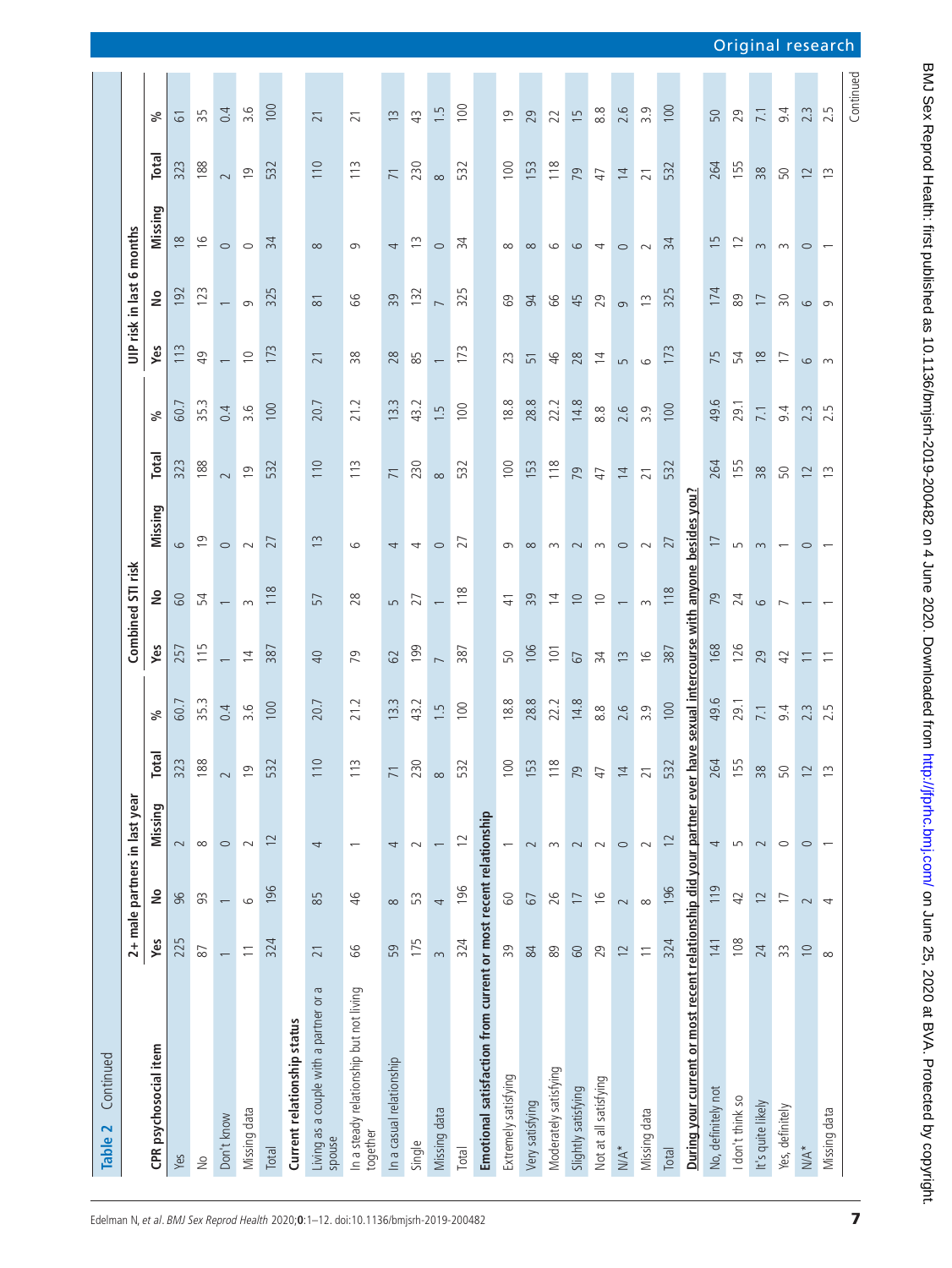| Continued<br>Table 2                                                  |          |                               |                               |                  |                   |                          |                          |                          |                |                  |           |                           |                               |                          |                |
|-----------------------------------------------------------------------|----------|-------------------------------|-------------------------------|------------------|-------------------|--------------------------|--------------------------|--------------------------|----------------|------------------|-----------|---------------------------|-------------------------------|--------------------------|----------------|
|                                                                       |          |                               | 2+ male partners in last year |                  |                   |                          | Combined STI risk        |                          |                |                  |           | UIP risk in last 6 months |                               |                          |                |
| CPR psychosocial item                                                 | Yes      | $\stackrel{\mathtt{o}}{\geq}$ | Missing                       | <b>Total</b>     | వ్                | Yes                      | $\tilde{=}$              | Missing                  | <b>Total</b>   | వ్               | Yes       | $\frac{1}{2}$             | Missing                       | <b>Total</b>             | వ్             |
| Total                                                                 | 324      | 196                           | 12                            | 532              | 100               | 387                      | 118                      | 27                       | 532            | 100              | 173       | 325                       | 34                            | 532                      | 100            |
| Have you ever had a partner who insulted or talked down to you often? |          |                               |                               |                  |                   |                          |                          |                          |                |                  |           |                           |                               |                          |                |
| Yes                                                                   | 154      | 85                            | 4                             | 243              | 45.7              | 183                      | 52                       | $\infty$                 | 243            | 45.7             | $\approx$ | 147                       | $\overline{15}$               | 243                      | 46             |
| $\geq$                                                                | 166      | 102                           | $\circ$                       | 274              | 51.5              | 197                      | 62                       | $\overline{1}$           | 274            | 51.5             | $\infty$  | 167                       | $\overline{1}$                | 274                      | 52             |
| Missing data                                                          | 4        | $\sigma$                      | $\sim$                        | $\mathsf{L}\cap$ | 2.8               | $\overline{ }$           | $\overline{4}$           | 4                        | $\overline{1}$ | 2.8              | $\sim$    | $\overline{\phantom{0}}$  | $\sim$                        | $\overline{15}$          | 2.8            |
| Total                                                                 | 324      | 196                           | $\overline{C}$                | 532              | 100               | 387                      | 118                      | 27                       | 532            | 100              | 173       | 325                       | 34                            | 532                      | 100            |
| Age of first sexual intercourse with someone of the opposite sex      |          |                               |                               |                  |                   |                          |                          |                          |                |                  |           |                           |                               |                          |                |
| Under 16 years                                                        | 138      | $\rm ^{\rm o}$                | $\sim$                        | 200              | 37.6              | 157                      | $\frac{8}{2}$            | S                        | 200            | 37.6             | 74        | 112                       | $\overline{4}$                | 200                      | 38             |
| 16 years or older                                                     | 186      | 128                           | $\infty$                      | 322              | 60.5              | 229                      | 75                       | $\approx$                | 322            | 60.5             | 99        | 205                       | $\approx$                     | 322                      | $\overline{6}$ |
| N/A <sup>+</sup>                                                      | $\circ$  | $\sim$                        | $\circ$                       | $\sim$ $\sim$    | 0.4               | $\circ$                  | $\sim$                   | $\circ$                  | $\sim$         | 0.4              | $\circ$   | $\sim$                    | $\circ$                       | $\sim$                   | 0.4            |
| Missing data                                                          | $\circ$  | $\circ$                       | $\sim$                        |                  | $\overline{1}$ .5 | $\overline{\phantom{0}}$ | $\sim$                   | 4                        | $\infty$       | 1.5              | $\circ$   | $\circ$                   | $\sim$                        | $\infty$                 | 1.5            |
| Total                                                                 | 324      | 196                           | $\overline{c}$                | 532              | 100               | 387                      | 118                      | 27                       | 532            | 100              | 173       | 325                       | $\overline{34}$               | 532                      | 100            |
| Man last had sex with 5+ years older                                  |          |                               |                               |                  |                   |                          |                          |                          |                |                  |           |                           |                               |                          |                |
| True                                                                  | 78       | $\overline{4}$                | $\sim$                        | 27               | 23.9              | 98                       | 24                       | S                        | 127            | 23.9             | 43        | 75                        | $\sigma$                      | 127                      | 24             |
| Probably true                                                         | $\circ$  |                               | $\circ$                       |                  | $\frac{1}{3}$     | $\overline{\phantom{0}}$ | $\circ$                  | $\circ$                  | $\overline{ }$ | $1.\overline{3}$ | $\sim$    | $\overline{5}$            | $\circ$                       | $\overline{ }$           | $\tilde{=}$    |
| I have no idea                                                        | $\sim$   | $\circ$                       | $\circ$                       | $\sim$           | 0.6               | $\sim$                   | $\circ$                  | $\circ$                  | $\sim$         | 0.6              | $\circ$   | $\sim$                    | $\overline{\phantom{m}}$      | $\sim$                   | 0.6            |
| Probably not true                                                     |          | $\circ$                       | $\circ$                       |                  | 0.2               | $\overline{\phantom{0}}$ | $\circ$                  | $\circ$                  |                | 0.2              | $\circ$   | $\overline{\phantom{0}}$  | $\circ$                       | $\overline{\phantom{0}}$ | 0.2            |
| Not true                                                              | 232      | 126                           | $\overline{5}$                | 63               | 68.2              | 274                      | 76                       | $\tilde{c}$              | 363            | 68.2             | 124       | 223                       | $\frac{6}{2}$                 | 363                      | 89             |
| N/A#                                                                  | $\circ$  | $\frac{8}{10}$                | $\circ$                       | $\infty$         | 3.4               | $\circ$                  | $\frac{8}{2}$            | $\circ$                  | $\frac{8}{10}$ | 3.4              | $\circ$   | $\overline{1}$            | $\overbrace{\phantom{13333}}$ | $\frac{8}{2}$            | 3.4            |
| Missing data                                                          | 4        | 4                             | $\overline{5}$                | $\sim$           | 2.4               | $\overline{\phantom{a}}$ | $\circ$                  | $\sigma$                 | $\frac{3}{2}$  | 2.4              | 4         | $\sim$                    | $\overline{\phantom{0}}$      | $\frac{3}{2}$            | 2.4            |
| <b>Total</b>                                                          | 324      | 196                           | $\overline{c}$                | 532              | 100               | 387                      | 118                      | 27                       | 532            | 100              | 173       | 325                       | 34                            | 532                      | 100            |
| Use of emergency contraception in the last 6 months                   |          |                               |                               |                  |                   |                          |                          |                          |                |                  |           |                           |                               |                          |                |
| Yes                                                                   | $\rm 87$ | 27                            |                               | 115              | 21.6              | 95                       | $\overline{0}$           | $\overline{\phantom{0}}$ | 115            | 21.6             | 79        | 34                        | $\sim$                        | 115                      | 22             |
| $\frac{1}{2}$                                                         | 229      | 140                           | $\overline{ }$                | 376              | 70.7              | 283                      | 77                       | $\frac{6}{2}$            | 376            | 70.7             | 94        | 266                       | $\frac{6}{2}$                 | 376                      | $\overline{7}$ |
| N/AS                                                                  | $\sim$   | 23                            | $\circ$                       | Ĕ.               | 4.7               | $\sim$                   | $\overline{21}$          |                          | 25             | 4.7              | $\circ$   | 25                        | $\circ$                       | 25                       | 4.7            |
| Missing data                                                          | $\circ$  | $\circ$                       | 4                             | $\circ$          | $\sim$            | $\circ$                  | $\overline{\phantom{0}}$ | $\sigma$                 | $\frac{6}{2}$  | $\sim$           | $\circ$   | $\circ$                   | $\frac{6}{1}$                 | $\frac{6}{2}$            | $\sim$         |
| Total                                                                 | 324      | 196                           | $\overline{12}$               | 32               | 100               | 387                      | 118                      | 27                       | 532            | 100              | 173       | 325                       | 34                            | 532                      | 100            |
| Pregnancy test used in last 6 months as thought pregnant              |          |                               |                               |                  |                   |                          |                          |                          |                |                  |           |                           |                               |                          |                |
| Yes                                                                   | 126      | 59                            |                               | 86               | 35                | 148                      | 33                       | $\overline{5}$           | 86             | 35               | 89        | 89                        | $\infty$                      | 186                      | 35             |
|                                                                       |          |                               |                               |                  |                   |                          |                          |                          |                |                  |           |                           |                               |                          | Continued      |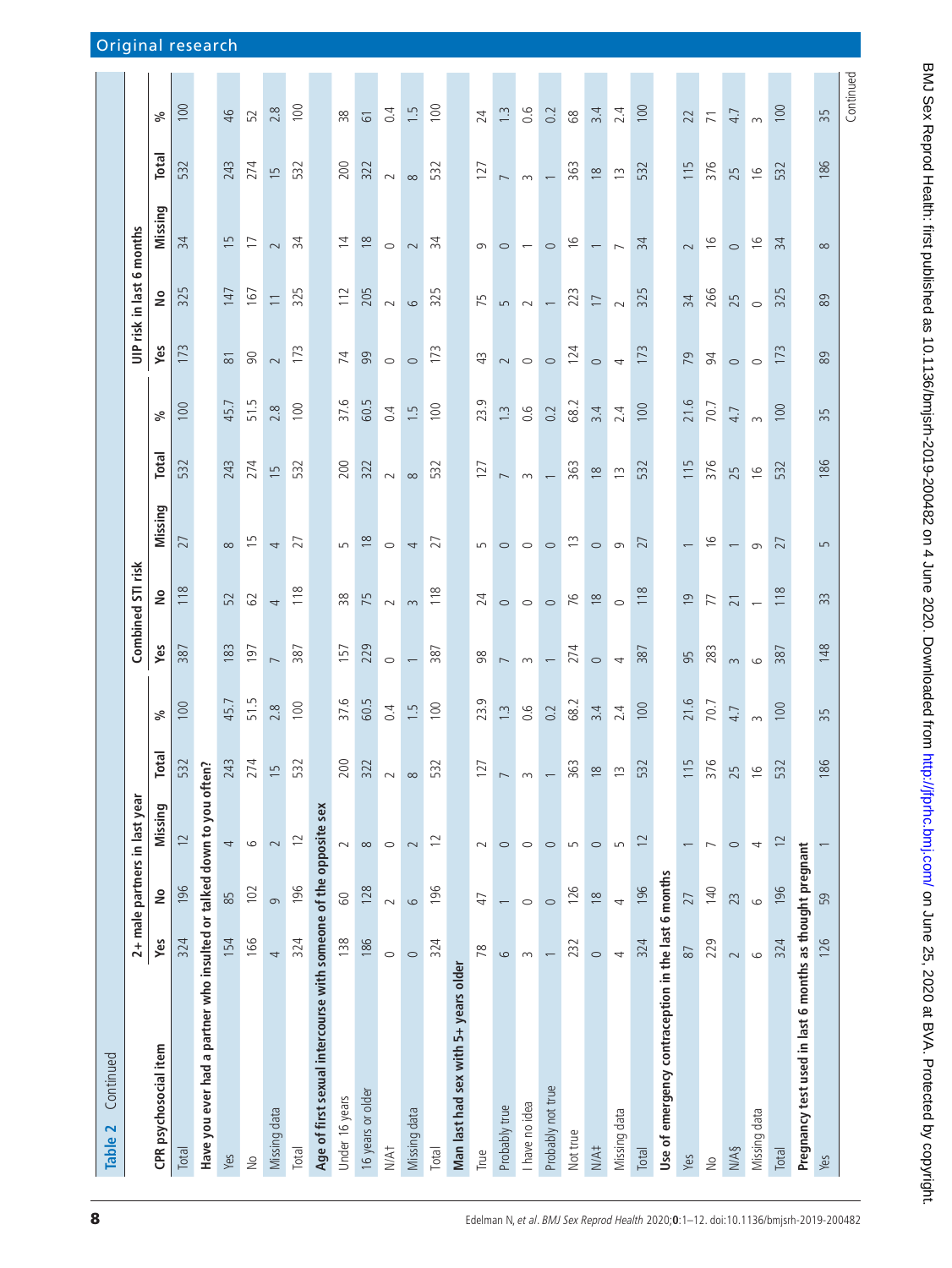| Table 2 Continued                                                                                                                                                                                                                                                                                                                                                                                       |     |                |                               |                         |      |     |                   |               |                |      |     |                           |               |                |      |
|---------------------------------------------------------------------------------------------------------------------------------------------------------------------------------------------------------------------------------------------------------------------------------------------------------------------------------------------------------------------------------------------------------|-----|----------------|-------------------------------|-------------------------|------|-----|-------------------|---------------|----------------|------|-----|---------------------------|---------------|----------------|------|
|                                                                                                                                                                                                                                                                                                                                                                                                         |     |                | 2+ male partners in last year |                         |      |     | Combined STI risk |               |                |      |     | UIP risk in last 6 months |               |                |      |
| CPR psychosocial item                                                                                                                                                                                                                                                                                                                                                                                   | Yes | $\frac{8}{2}$  | Missing                       | <b>Total</b>            | ಸಿ   | уeз | å                 | Missing Total |                | ್ಗೆ  | yes | å                         | Missing Total |                | ್ಧ   |
| $\geq$                                                                                                                                                                                                                                                                                                                                                                                                  | 192 |                |                               | 314                     | 59.1 | 232 | 89                |               | 314            | 59.1 | 83  | 217                       |               | 314            | 59.1 |
| N/A§                                                                                                                                                                                                                                                                                                                                                                                                    |     | $\infty$       |                               | $\overline{\mathsf{C}}$ |      |     | $\circ$           |               | $\overline{9}$ | 3.5  |     | $\overline{9}$            |               | $\overline{0}$ |      |
| Missing data                                                                                                                                                                                                                                                                                                                                                                                            |     |                |                               | 13                      |      |     |                   |               |                | 2.4  |     |                           |               |                |      |
| Total                                                                                                                                                                                                                                                                                                                                                                                                   | 324 | $\frac{96}{2}$ |                               | 532                     | 100  | 387 | 118               | 27            | 531            | 100  | 173 | 325                       | 34            | 532            |      |
| §No male partners ever/no male partners in last year/no vaginal sex in last year/pregnant throughout last 6 months.<br>CPR, clinical prediction rule; N/A, not applicable; STI, sexually transmitted infection; UIP, unintended pregnancy.<br>tNever had sexual intercourse with someone of the opposite sex.<br>#No male partners ever/no male partners in last year.<br>Never been in a relationship. |     |                |                               |                         |      |     |                   |               |                |      |     |                           |               |                |      |

balanced sensitivity and specificity. Participants were excluded if there were missing data for either the outcome of interest or any of the exposures comprising that CPR item set (on the basis that this would consti tute an incomplete and therefore invalid CPR score). Positive and negative predictive values for each CPR set were also calculated on this basis using the same cross-tabulation.

# **Results**

The final sample comprised  $n=532$  respondents of which 44.5% were aged 16–24 years. Logistically it was not possible to assess what proportion of eligible women attending the clinic during recruitment this figure represents. However, of 589 questionnaires handed out, 553 (94%) were returned, of which n=537 (97%) were eligible. A further five participants were excluded from analysis because sexual risk items were not completed.

Among the final sample, 62.3% (95% CI 58.0% to 66.5%) (n=324) self-reported multiple male sexual partners in the last year ( $n=12$  missing data); 76.6% (95%CI 72.7% to 80.3%) (n=387) self -reported combined risk of multiple male sexual partners and/or risk of STI through most recent partner (n=27 missing data); and 34.7% (95%CI 30.6% to 39.1%) (n=173) self -reported risk of UIP in the last 6months (n=34 missing data). [Table](#page-5-0) 2 presents the distribution of item responses.

[Table](#page-10-0) 3 comprises a cross-tabulation of CPR scores against participants' self-report of each outcome, displaying the sensitivity and specificity offered by using each score as a cut-off value categorising a partic ipant as 'at risk' or 'not'.

For 2+P, excluding participants with missing outcome data or CPR items gave a sample size of n=445, of which 66.7% (297/445) reported multiple partnerships in the last year. For combined risk, excluding partici pants with missing outcome data or CPR items gave a sample size of  $n=437$ , of which 80.0% (350/437) reported combined risk in the last year. For UIP risk, excluding participants with missing outcome data or CPR items gave a sample size of  $n=429$ , of which 37.3% (160/429) reported unintended pregnancy risk in the last 6months. Thus, missing exposure data was greatest for items contributing to the CPR for unin tended pregnancy risk, but sample sizes for all CPRs were compromised by missing data.

Using the original cut-off score of 9 (on a scale of  $0-18$ ), the CPR for '2+ sexual partners in the last year' had a positive predictive value (PPV) of 79.2% (247/312) and negative predictive value (NPV) of 62.4% (83/133). Alternatively, a cut-off score of  $10+$ hada PPV of 82.9% (228/275) and NPV of 59.4% (101/170). The CPR for 'combined risk from multiple partnerships or most recent partner', using the orig inal cut-off score of  $6+$  (on a scale of 0–17), had a PPV of 86.4% (312/361) and NPV of 50.0% (38/76).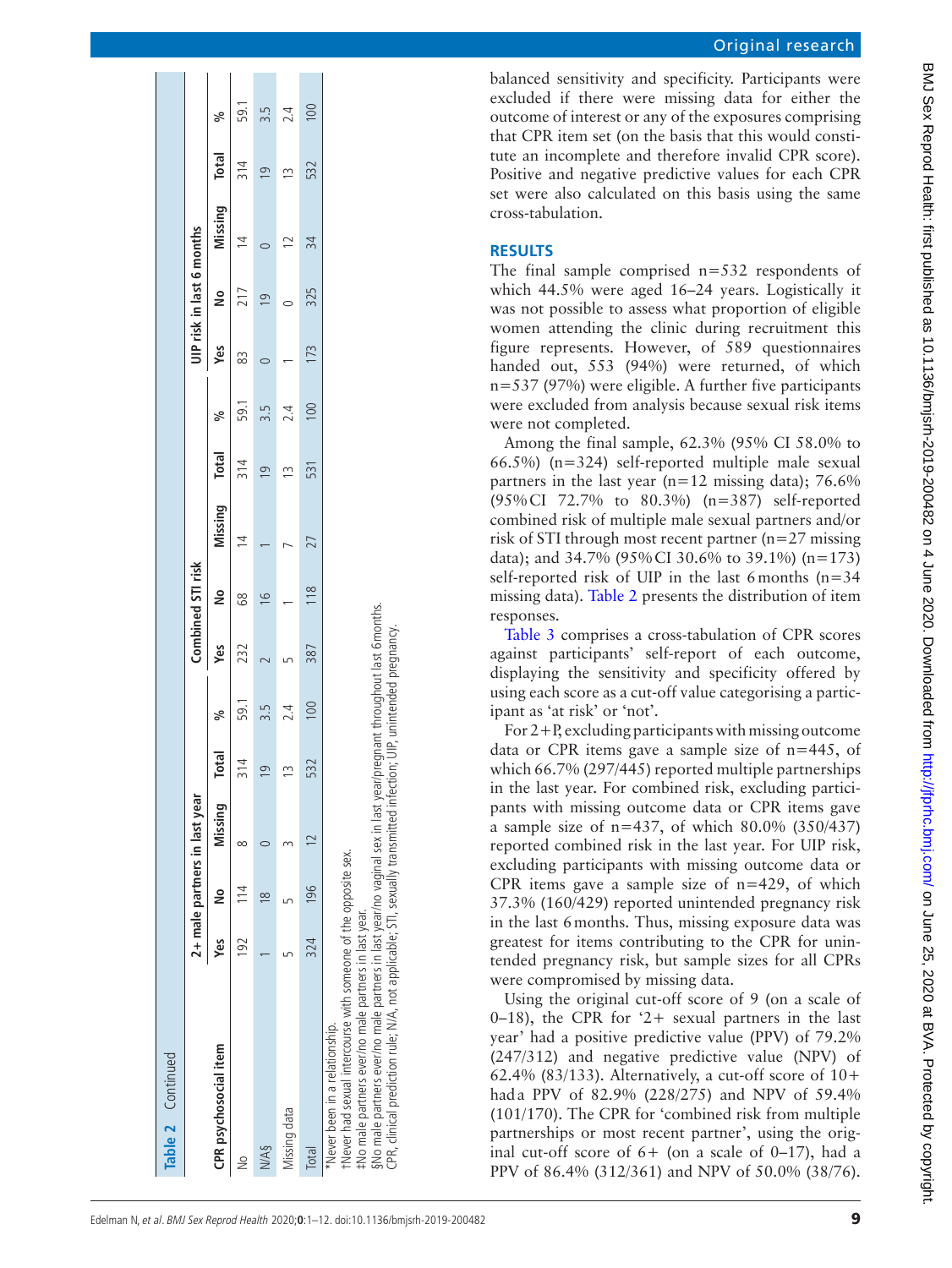<span id="page-10-0"></span>

| Table 3        | Sensitivity and specificity of the clinical prediction rule in identifying different sexual risk experiences |                                            |                      |                                           |                      |
|----------------|--------------------------------------------------------------------------------------------------------------|--------------------------------------------|----------------------|-------------------------------------------|----------------------|
| <b>Outcome</b> | <b>CPR</b> score                                                                                             | Participants self-<br>reporting as at risk |                      | Participants self-<br>reporting as not at |                      |
|                |                                                                                                              | (n)                                        | Sensitivity (95% CI) | risk (n)                                  | Specificity (95% CI) |
|                | 2+ male sexual partners in last year                                                                         |                                            |                      |                                           |                      |
|                | $\leq 8$                                                                                                     | 50                                         | Not calculated       | 83                                        | Not calculated       |
|                | 9                                                                                                            | 19                                         | 83.2 (79.3 to 86.5)  | 18                                        | 56.1 (51.3 to 60.6)  |
|                | 10                                                                                                           | 38                                         | 76.8 (72.7 to 80.7)  | 11                                        | 68.2 (63.7 to 72.5)  |
|                | 11                                                                                                           | 27                                         | 64.0 (59.4 to 68.4)  | 13                                        | 75.7 (71.5 to 80.0)  |
|                | 12                                                                                                           | 34                                         | 54.9 (50.2 to 59.6)  | 9                                         | 84.5 (80.8 to 87.7)  |
|                | $\geq$ 13                                                                                                    | 129                                        | Not calculated       | 14                                        | Not calculated       |
| <b>Total</b>   |                                                                                                              | 297                                        |                      | 148                                       |                      |
|                | Combined 2+ partners or risk from partner                                                                    |                                            |                      |                                           |                      |
|                | $\leq 4$                                                                                                     | 20                                         | Not calculated       | 22                                        | Not calculated       |
|                | 5                                                                                                            | 18                                         | 94.2 (91.7 to 96.3)  | 16                                        | 25.3 (21.4 to 29.8)  |
|                | 6                                                                                                            | 16                                         | 89.1 (85.7 to 91.8)  | 8                                         | 43.7 (39.0 to 48.5)  |
|                | $\overline{7}$                                                                                               | 22                                         | 84.6 (80.9 to 87.9)  | 8                                         | 52.9 (48.1 to 57.6)  |
|                | 8                                                                                                            | 33                                         | 78.3 (74.1 to 82.0)  | 12                                        | 62.0 (57.3 to 66.6)  |
|                | 9                                                                                                            | 30                                         | 69.0 (64.5 to 73.4)  | 5                                         | 75.9 (71.7 to 79.9)  |
|                | 10                                                                                                           | 50                                         | 60.3 (55.7 to 65.0)  | 6                                         | 81.6 (77.7 to 85.2)  |
|                | $\geq$ 11                                                                                                    | 161                                        | Not calculated       | 10                                        | Not calculated       |
| <b>Total</b>   |                                                                                                              | 350                                        |                      | 87                                        |                      |
|                | Risk of unintended pregnancy in the last 6 months                                                            |                                            |                      |                                           |                      |
|                | $\leq$ 2                                                                                                     | 28                                         | Not calculated       | 130                                       | Not calculated       |
|                | $\overline{3}$                                                                                               | 29                                         | 82.5 (78.6 to 86.0)  | 70                                        | 48.3 (43.4 to 53.1)  |
|                | $\overline{4}$                                                                                               | 15                                         | 64.4 (59.6 to 68.9)  | 20                                        | 74.3 (70.0 to 78.4)  |
|                | 5                                                                                                            | 10                                         | 55.0 (50.2 to 59.8)  | 16                                        | 81.8 (77.8 to 85.4)  |
|                | 6                                                                                                            | 19                                         | 48.8 (43.9 to 53.6)  | 6                                         | 87.7 (84.2 to 90.6)  |
|                | $\geq 7$                                                                                                     | 59                                         | Not calculated       | 27                                        | Not calculated       |
| <b>Total</b>   |                                                                                                              | 160                                        |                      | 269                                       |                      |

CPR, clinical prediction rule.

Alternatively, a cut-off score of 7+ gave a PPV of 87.8% (296/337) and NPV of 46.0% (46/100). Using the original cut-off score of  $3+$  (on a scale of 0–11), the CPR for 'unintended pregnancy risk in the last 6 months' had a PPV of 48.7% (132/271) and NPV of 82.3% (130/158). Alternatively, a cut-off score of 4+ gave a PPV of 59.9% (103/172) and NPV of 77.8% (200/257). For each outcome the c-statistic and Receiver Operating Curve is provided in the [online](https://dx.doi.org/10.1136/bmjsrh-2019-200482)  [supplementary file.](https://dx.doi.org/10.1136/bmjsrh-2019-200482)

# **Discussion**

Findings indicate that the psychosocial variables demonstrated good sensitivity in identifying those at recent risk of UIP or of STI acquisition in our dataset, but that the CPR does not constitute a useful alternative to direct questions about recent sexual risk experiences in this setting.

Overall, the CPR scores and original cut-off values yielded higher sensitivity but lower specificity for

women attending this SHAC service when compared with women attending  $GP^3$  $GP^3$  for whom the CPR was originally developed. This may indicate higher prevalence of psychosocial risk factors among SHAC-attending women compared with GP attenders. Certainly our previous comparative analysis between the GP and SHAC samples indicated that after adjusting for the younger age of the SHAC participants, 2+P in the last year was more strongly associated with current smoking in the GP cohort, but more strongly associated with illicit drug use ever in the SHAC cohort. $^{24}$ Similarly, it is important to note that the CPR was not designed to identify women needing contraceptive advice and supply for reasons other than inconsistent or failed use, such as switching methods due to side effects or lifestyle and/or attending for long-acting reversible contraception removal.<sup>[25](#page-12-18)</sup>

The CPR performance was broadly comparable with tools developed using specialist sexual health setting data, such as a chlamydia infection tool for heterosexual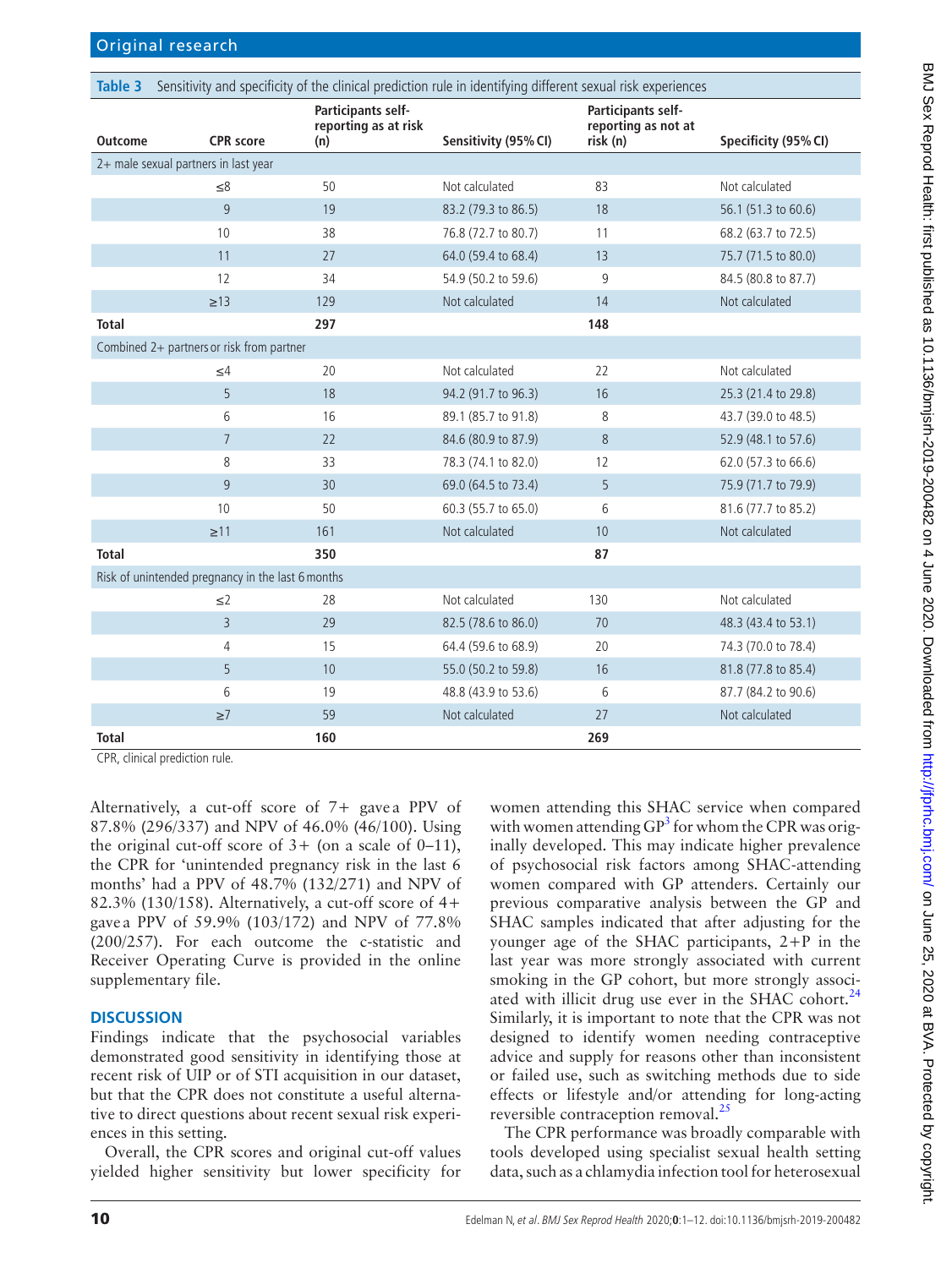BMJ Sex Reprod Health: first published as 10.11136/bmjsrh-2019-200482 on 4 June 2020. Downloaded from http://fprhc.bmj.com/ on June 25, 2020 at BVA. Protected by copyright BMJ Sex Reprod Health: first published as 10.1136/bmjsrh-200482 on 4 June 2020. Downloaded from http://jtprhc.bmj.com/ on June 25, 2020 at BVA. Protected by copyright

women (sensitivity 70.0%, specificity  $62.3\%$ )<sup>[26](#page-12-19)</sup> and an acute HIV infection tool for men who have sex with men (sensitivity 83.3%, specificity 52.5%).<sup>27</sup> Nonetheless, the low NPVs would not provide clinical confidence in using the CPR to gate-keep interventions without full sexual history-taking. This reflects the difficulty of applying a CPR developed in primary care in higher prevalence settings, suggesting that external CPR validation should consider the impact of setting prevalence of NPV and PPV when determining the best cut-off score.

To ensure the questionnaire was brief and suitable for self-completion, the only sociodemographic data captured were age and sex (inclusion criteria) and housing tenure (a proxy of socioeconomic status<sup>[5](#page-12-21)</sup>). Capture of more sociodemographic data would have enabled assessment of the transferability of these findings to other settings; however, the study was not designed to generate generalizable findings, but rather to identify if validation of the CPR is worthy of pursuit.

Convenience sampling may have resulted in underor over-sampling those reporting sexual risk experiences and/or adjunct psychosocial issues. Nonetheless, those who chose not to participate based on sexual risk and/or other covariates would also likely decline the CPR in practice so our findings may still anticipate CPR clinical performance. The CPR question sets are not yet validated in primary care; nonetheless, this study offers some validity by demonstrating their discriminatory potential in women of the same age attending a SHAC.

The validity of self-reported risk could not be evaluated because it was not logistically possible to link answers with clinic data. Oral and anal intercourse were not captured to ensure questionnaire brevity, therefore the combined variable for STI acquisition risk only captured risk from vaginal intercourse. Several psychosocial items were unvalidated (due to necessary adaptations to enable brief questionnaire self-completion). Recall bias may also have affected item responses.

The CPR was developed as a paper-and-pencil self-completion tool, meeting delivery preferences identified during public consultation, and addressing a recognised need for brief sexual health assessment using self-scoring.<sup>28</sup> However, digital delivery may enable more complete and accurate reporting. Limited resources meant that it was not possible to estimate response rates, investigate reasons for nonparticipation or capture the number of women who refused a questionnaire or were not offered one due to the exclusion criteria. Thus, it is not possible to deduce the acceptability of the CPR questions in this and other CASH settings, although PPI indicated all items were acceptable.

Increasing digital and/or shared delivery of contraception and STI interventions in CASH clinics opens the possibility for CPRs to triage patients to different

interventions. Self-completion CPRs such as this one can be incorporated into electronic or face-to-face book-in processes, or within specific care pathways, to identify if additional intervention is required.

Finally, our findings contribute to the broader study of association between social factors and sexual health, indicating the value of further research to investigate the role of psychosocial factors as causal factors in sexual risk, to inform psychosocial interventions aiming to reduce risk for women accessing sexual healthcare.

#### **Author affiliations**

<sup>1</sup>School of Health Sciences, University of Brighton, Brighton & Hove, UK <sup>2</sup> Department of Primary Care & Public Health, Brighton and Sussex Medical School, Brighton and Hove, UK

<sup>3</sup>Claude Nicol Centre, Brighton & Sussex University Hospitals Trust, Brighton and Hove, UK

4 School of Psychology, University of Sussex, Brighton & Hove, UK <sup>5</sup> Centre for Population Research in Sexual Health and HIV, University College

London, London, UK

6 Pavilion Practice, Brighton & Hove, UK

**Twitter** Natalie Edelman [@natalieedelman](https://twitter.com/natalieedelman)

**Acknowledgements** The authors wish to acknowledge all those who have helped with and contributed to the study. This includes attenders at Brighton Women's Centre and at Newhaven Youth Forum, the NIHR Clinical Research Network Kent, Surrey and Sussex, the site Principal Investigators including Dr Paul Deffley, and the staff and patients of the participating site.

**Contributors** NE led the study conception, design, implementation, analysis and publication. JC, RV and CM contributed to conception, design and publication. JW and AG acted as Principal Investigators at study sites, contributing also to study planning and data acquisition, and consulting on the publication and cut-off score choices. CJ and SB advised on the sample size, plan of analysis and interpretation of findings, as well as this publication, and SB oversaw the analysis itself.

**Funding** This is a summary of independent research funded by the National Institute for Health Research (NIHR)'s Doctoral Research Fellowship programme (DRF-2013-06-004).

**Disclaimer** The views expressed are those of the authors and not necessarily those of the NHS, the NIHR or the Department of Health.

**Competing interests** None declared.

**Patient and public involvement** Patients and/or the public were involved in the design, or conduct, or reporting, or dissemination plans of this research. The Methods section contains further details.

**Patient consent for publication** Not required.

**Ethics approval** Ethical approval for this study was granted by the National Research Ethics Service (Ref 16/LO/0206).

**Provenance and peer review** Not commissioned; externally peer reviewed.

**Data availability statement** Data are available upon request.

**Open access** This is an open access article distributed in accordance with the Creative Commons Attribution Non Commercial (CC BY-NC 4.0) license, which permits others to distribute, remix, adapt, build upon this work noncommercially, and license their derivative works on different terms, provided the original work is properly cited, appropriate credit is given, any changes made indicated, and the use is non-